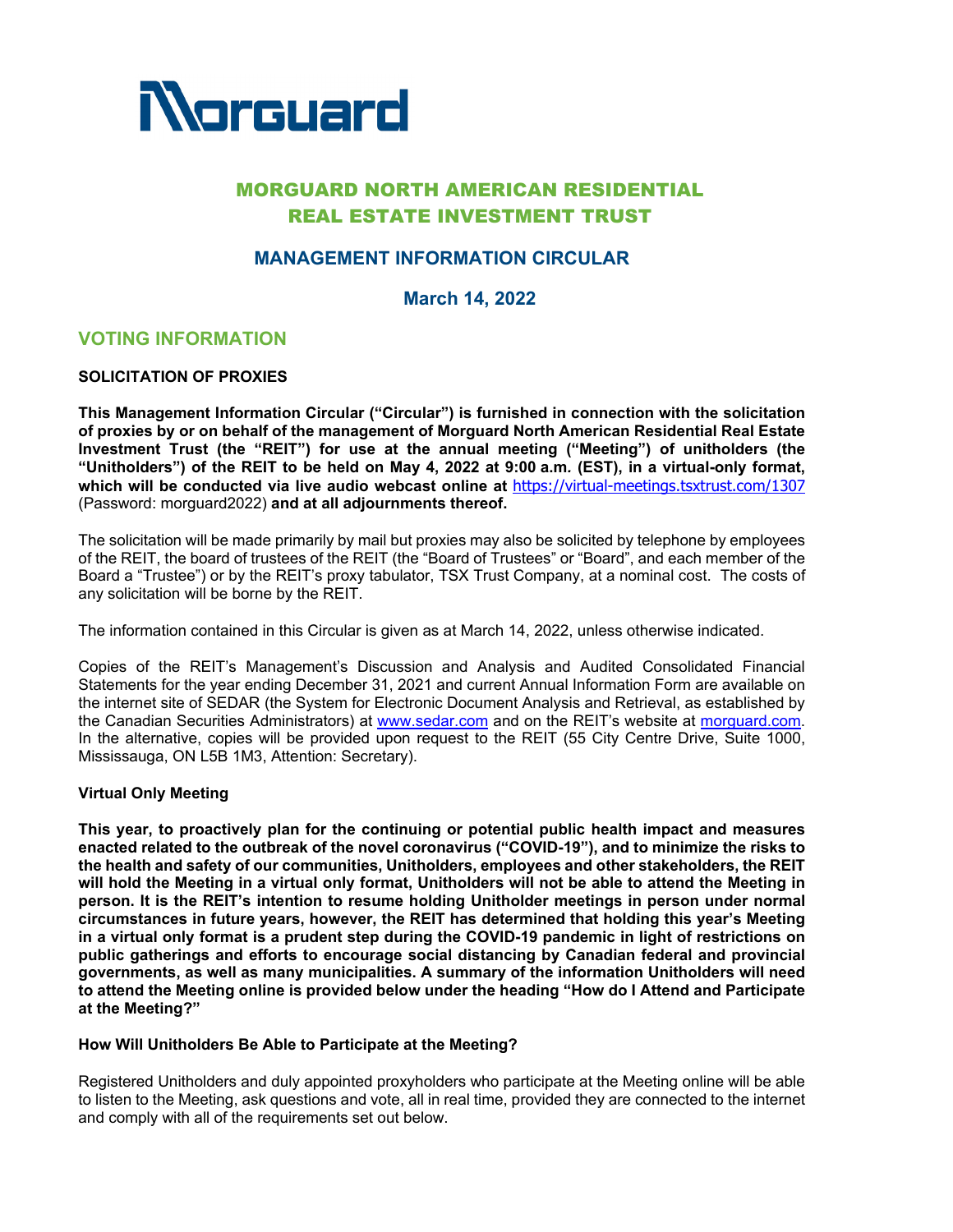Non-Registered Unitholders (defined below) who have not duly appointed themselves as proxyholders may still attend the Meeting as guests. Guests will be able to listen to the Meeting but will not be able to vote at the Meeting.

Unitholders who wish to appoint a person other than the management nominees identified in the form of proxy or voting instruction form (including a Non-Registered Unitholder who wishes to appoint himself or herself to attend the virtual meeting) must carefully follow the instructions in the attached Information Circular and on their form of proxy or voting instruction form.

Additional instructions are provided in the enclosed Virtual Meeting Guide. If you have any questions or require further information with regard to voting your Units, please contact TSX Trust Company toll-free in North America at 1-866-600-5869 or by email at tmxeinvestorservices@tmx.com.

# **Eligibility for Voting**

Only Unitholders of record at the close of business on March 16, 2022 (the "Record Date") are entitled to vote at the Meeting, even though they may have since that date disposed of their Units, and, except as otherwise determined from time to time by the Trustees, no Unitholder becoming such after the Record Date will be entitled to receive notice of and vote at such Meeting or any adjournment thereof or to be treated as a Unitholder of record for purposes of such other action.

## **Appointment of Proxies**

The persons named in the enclosed form of proxy are members of Management. **Each Unitholder has the right to appoint a person other than the persons named in the enclosed form of proxy, who need not be a Unitholder, to represent the Unitholder at the Meeting.** This right may be exercised by inserting the name of the person to be appointed by the Unitholder in the space provided in the form of proxy or by completing another proper form of proxy.

Proxies must be deposited with the REIT, c/o TSX Trust Company, 301-100 Adelaide Street W., Toronto ON M5H 4H1 Attention: Proxy Department, tsxtrustproxyvoting@tmx.com, 1-866-600-5869, so as to arrive not later than 5:00 p.m. (local time) on May 2, 2022, or, if the Meeting is adjourned, no later than 5:00 p.m. (local time) on the second last business day before the date of the adjourned meeting.

# **Voting of Units Represented by Proxy**

On any ballot that may be called for, the persons designated in the enclosed form of proxy will vote for or against or withhold from voting the units in the REIT (the "Units") in respect of which they are appointed by proxy in accordance with instructions of the Unitholder indicated on the proxy. **In the absence of instructions with respect to a particular resolution, the Units will be voted in favour of the resolution as indicated under the appropriate heading in this Circular.**

**The enclosed form of proxy confers discretionary authority with respect to amendments or variations to the matters identified in the notice of meeting and other matters which may properly come before the Meeting.** Management is not aware of any amendments, variations or other matters to come before the Meeting.

# **ATTENDANCE AND VOTING**

Only registered holders of Units, or the persons they appoint as their proxies, are permitted to attend, speak at and vote on all matters that may properly come before the Meeting. Each Unit entitles the holder to one vote for each Unit held.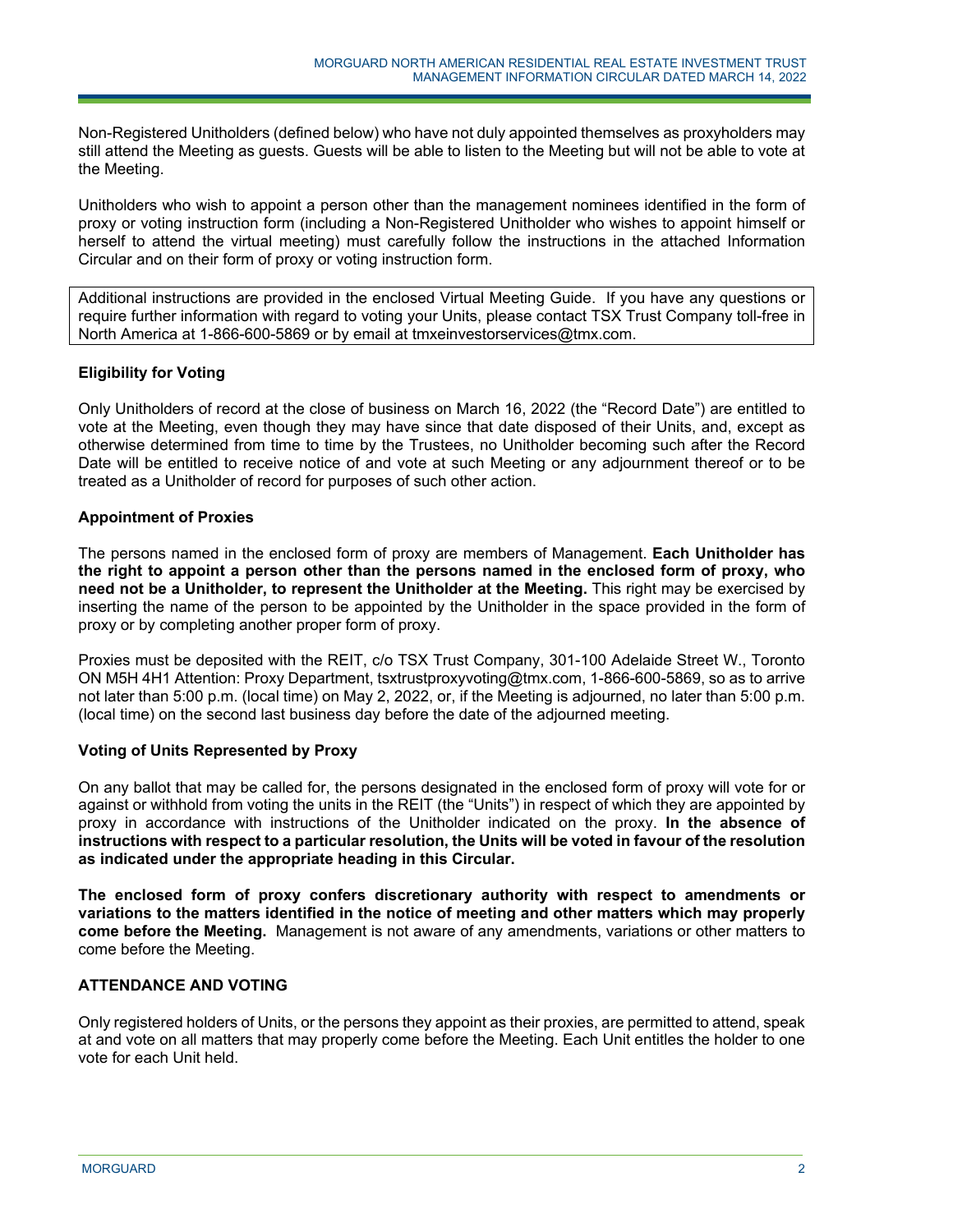# **Non-Registered Holders**

In many cases, Units beneficially owned by a Unitholder (a "Non-Registered Holder") are registered either:

- (a) In the name of an intermediary (an "Intermediary") that the Non-Registered Holder deals with in respect of the Units, such as, among others, banks, trust companies, securities dealers or brokers and trustees or administrators of self administered RRSPs, RRIFs, RESPs and similar plans; or,
- (b) In the name of a clearing agency (such as The Canadian Depository for Securities Limited) of which the Intermediary is a participant.

In accordance with the requirements of National Instrument 54-101, the REIT has distributed copies of the notice of meeting, Circular, the form of proxy for Unitholders and the REIT's audited consolidated financial statements for the year ended December 31, 2021 and management's discussion and analysis ("MD&A") (collectively, the "Meeting Materials") to the clearing agencies and Intermediaries for onward distribution to Non-Registered Holders.

Intermediaries are required to forward Meeting Materials to Non-Registered Holders unless a Non-Registered Holder has waived the right to receive them. Typically, Intermediaries will use a service company (such as ADP Independent Investor Communications Corporation) to forward the Meeting Materials to Non-Registered Holders. Generally, Non-Registered Holders of Units who have not waived the right to receive Meeting Materials will either:

- (a) Be given a proxy which has already been signed by the Intermediary (typically by a facsimile, stamped signature) which is restricted as to the number of Units beneficially owned by the Non-Registered Holder, but which is otherwise uncompleted. This form of proxy need *not* be signed by the Non-Registered Holder. In this case, the Non-Registered Holder who wishes to submit a proxy should otherwise properly complete the form of proxy and deposit it with TSX Trust Company, as described above; or
- (b) More typically, be given a voting instruction form which must be completed and signed by the Non-Registered Holder of Units in accordance with the directions on the voting instruction form (which may, in some cases, permit the completion of the voting instruction form by telephone or internet).

The purpose of these procedures is to permit Non-Registered Holders to direct the voting of the Units they beneficially own. Should a Non-Registered Holder of Units who receives either a proxy or a voting instruction form wish to attend and vote at the Meeting in person (or have another person attend and vote on behalf of the Non-Registered Holder), the Non-Registered Holder should strike out the names of the persons named in the proxy and insert the Non-Registered Holder's (or such other person's) name in the blank space provided or, in the case of a voting instruction form, follow the corresponding instructions on the form. *In either case, Non-Registered Holders of Units should carefully follow the instructions of their Intermediaries and their service companies.*

#### **Revocation of Proxies**

A Unitholder who has given a proxy may revoke the proxy by an instrument in writing, including another proxy bearing a later date, duly executed by the Unitholder or by his or her attorney authorized in writing, deposited with the REIT as provided above. A Unitholder may also revoke a proxy in any other manner permitted by law.

**A Non-Registered Holder of Units may revoke a voting instruction form or a waiver of the right to receive Meeting Materials and to vote given which has been given to an Intermediary at any time by written notice to the Intermediary, except that an Intermediary is not required to act on a revocation of voting instructions form or a waiver of the right to receive Meeting Materials and to vote that is not received by the Intermediary at least seven days prior to the Meeting.**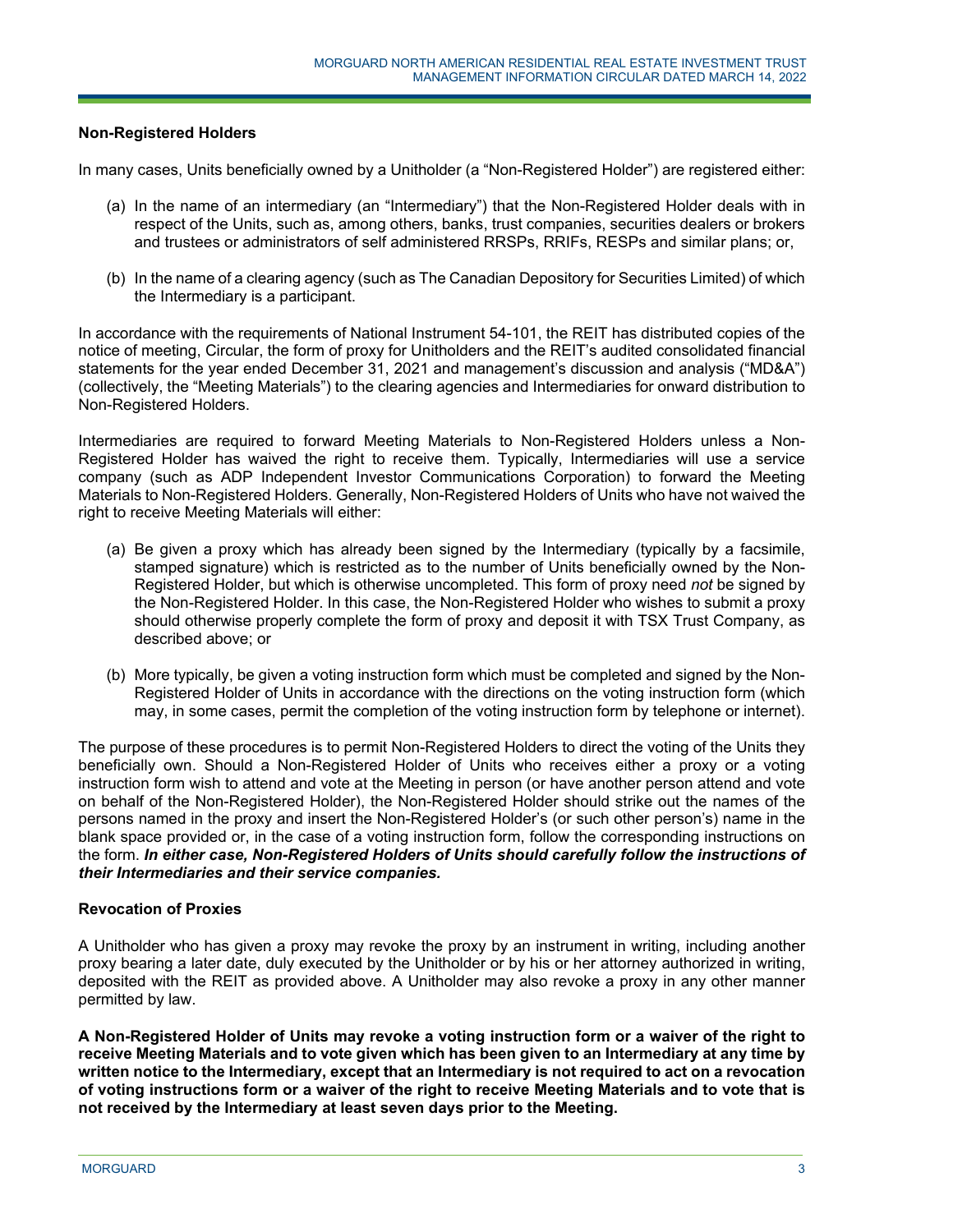## **VOTING UNITS AND PRINCIPAL HOLDERS THEREOF**

The Units and the special voting units (the "Special Voting Units", and together with the Units, the "Voting Units") of the Trust represented by proxies will be voted or withheld from voting in accordance with the instructions of the Unitholder on any ballot that may be called for and, if the Unitholder specifies a choice with respect to any matter to be acted upon at the Meeting, Voting Units represented by properly executed proxies will be voted accordingly.

On March 14, 2022, the REIT had outstanding a total of 39,071,623 Units, each carrying the right to one vote per Unit, and 17,223,090 Special Voting Units, each carrying the right to one vote per Special Voting Unit. All Unitholders of record at the close of business on March 16, 2022, the record date established for the Meeting, will be entitled to vote at the Meeting, or any adjournment thereof, either in person or by proxy.

To the best of the knowledge of the Trustees and officers of the REIT, no person beneficially owns, directly or indirectly, or exercises control or direction over, Voting Units carrying more than 10% of the votes attached to all Voting Units, other than the following:

| <b>Unitholder</b>    | <b>Approximate Number of Voting</b><br><b>Units Beneficially Owned or Over</b><br><b>Which Control or Direction</b><br>is Exercised | Approximate % of<br><b>Outstanding Voting Units</b> |
|----------------------|-------------------------------------------------------------------------------------------------------------------------------------|-----------------------------------------------------|
| Morguard Corporation | 7.944.166 Units<br>17,223,090 Special Voting Units                                                                                  | 44.71% effective interest                           |

# **MATTERS TO BE ACTED UPON AT THE MEETING**

j

#### **Audited Consolidated Financial Statements**

The audited consolidated financial statements of the REIT for the year ended December 31, 2021 are mailed to Unitholders who requested that they receive such report with this Circular and are also available at www.morguard.com and www.sedar.com.

# **Election of Trustees**

Trustees are to be elected annually by resolution of a majority of votes cast at a meeting of Unitholders. The number of Trustees to be elected at the Meeting is seven. All of the nominees are currently Trustees of the REIT and have been Trustees since the dates indicated in the tables included below.

The Board of Trustees has adopted a policy that entitles each Unitholder to vote for each nominee on an individual basis.

The Board has also adopted a policy stipulating that if the votes in favour of the election of a nominee at a Unitholders' meeting represent less than a majority of the Units voted and withheld, the nominee will be expected to submit to the Board his or her resignation, to take effect upon acceptance by the Board. The Board will then have 90 days to accept the resignation, during which time an alternate Board member may be appointed. The Board, however, may reject the resignation under extenuating circumstances.

**The persons named in the enclosed form of proxy intend to vote for the election of the proposed nominees whose names are set out below, unless the Unitholder who has given such proxy has directed that the Units represented thereby be withheld from voting in the election of Trustees.** Management does not contemplate that any of the proposed nominees will be unable to serve as Trustee, but if that should occur for any reason prior to the Meeting, the persons named in the enclosed form of proxy reserve the right to vote for another nominee in their discretion. Each Trustee elected at the Meeting will hold office until the next annual meeting or until his or her successor is duly elected or appointed in accordance with the REIT's declaration of trust, as amended from time to time (the "Declaration of Trust").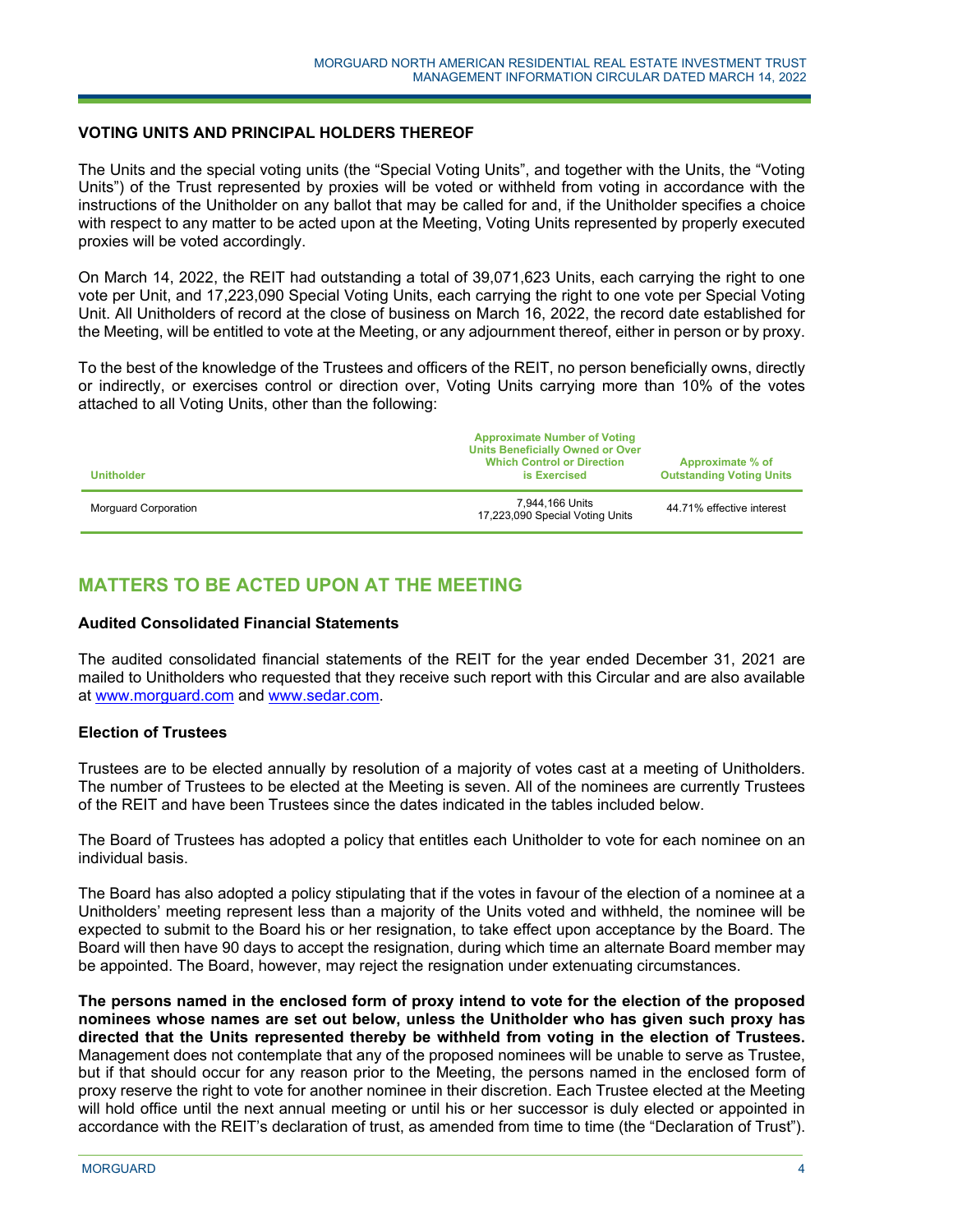## **Appointment of Auditors**

The persons named in the enclosed form of proxy intend to vote in favour of the resolution appointing Ernst & Young LLP as auditors of the REIT, to hold office until the next annual meeting of Unitholders or until their successors are appointed, and authorizing the Trustees to fix the remuneration of the auditors, unless the Unitholder who has given the proxy has directed that the Units represented thereby be withheld from voting in respect of the appointment of auditors.

Ernst & Young LLP, Chartered Professional Accountants, is the principal external auditor of the REIT and has served in that capacity since the REIT's initial public offering that was completed on April 18, 2012. From time to time, Ernst & Young LLP also provides consulting and non-audit services to the REIT. It is the policy of the Audit Committee to pre-approve audit and audit-related services as well as non-audit services and to consider whether the provision of services other than audit services is compatible with maintaining the auditors' independence.

The following table sets forth the fees billed by Ernst & Young LLP to the REIT for the fiscal years ended December 31, 2021 and 2020.

| <b>Service Performed</b>   | 2021      | 2020      |
|----------------------------|-----------|-----------|
| Audit fees (1)             | \$389,000 | \$380,000 |
| Audit-related fees $(2)$   | 32,500    | 31,500    |
| Tax & other services $(3)$ | -         |           |
| <b>Total fees</b>          | \$421,500 | \$411,500 |
|                            |           |           |

Notes:

(1) Audit fees mean billings for professional services rendered by the REIT's external auditor for the audit and review of the REIT's consolidated financial statements or services that are normally provided by the external auditor in connection with statutory and regulatory filings or engagements. Fees are captured as they relate to the most recent auditor's opinion (not the REIT's fiscal year).

- (2) Audit-related fees mean billings for assurance and related services that are reasonably related to performance of the audit or review of the REIT's consolidated financial statements, but not reported as audit fees. More specifically, these services would include, among others, employee benefit plan audits, due diligence related to mergers and acquisitions, accounting consultations and audits in connection with acquisitions, non-attest internal control reviews, attest services that are not required by statute or regulation and consultations concerning financial accounting and reporting standards. Fees are typically captured on an annual basis coinciding with the REIT's fiscal year.
- (3) Tax fees mean billings for professional services for tax compliance, tax advice, and tax planning. Other services mean fees not meeting the other fee classifications. Fees are typically captured on an annual basis coinciding with the Trust's fiscal year.

#### **Nominees for Election to the Board of Trustees**

j

The following table sets out certain information with respect to the persons proposed for nomination for election as Trustees, including whether an individual is an independent trustee ("Independent Trustee") and the number of Units beneficially owned, or over which control or direction is exercised as at the date of this Circular. Unless otherwise indicated, the persons named below have been in their principal occupations for more than five years.

[Remainder of the page left intentionally blank.]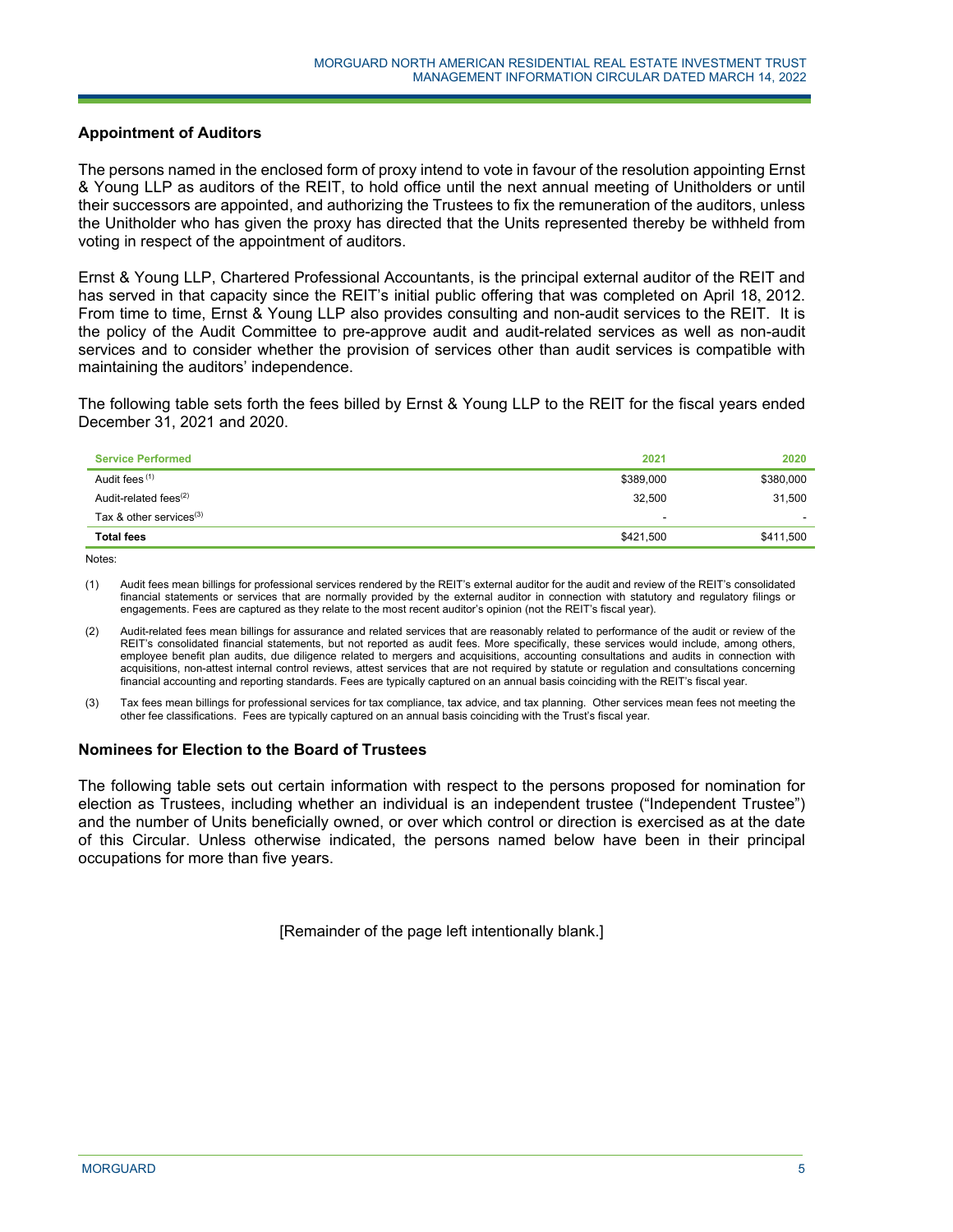Each Trustee elected at the Meeting will hold office until the next annual meeting, or until his or her successor is duly elected or appointed in accordance with the Declaration of Trust.

| <b>Avtar T. Bains</b><br>Vancouver, British Columbia,<br>Canada<br>Trustee since April 18, 2012<br>Lead Trustee<br>Independent | Mr. Bains is the President of Premise Properties Ltd., a boutique real estate firm. Mr. Bains is an established<br>real estate professional with a career spanning over 30 years with Colliers International, where he was the<br>Executive Vice President, National Investment Team when he departed in 2011. Mr. Bains brokered the<br>sales of numerous notable properties across Canada, and he maintains strong relationships in local, national<br>and international real estate markets. Mr. Bains is involved in various charitable and volunteer endeavors,<br>and is a speaker for several organizations across Canada, including the Urban Land Institute, the Vancouver<br>and Toronto Real Estate Forums and the University of British Columbia.<br>Public company directorships in the past five years:<br>None                                                                                                                                                                                                                                                                                                                                                                                                                                                                                                                                                                                                                                                                                                                                     |                           |              |                                             |                         |  |
|--------------------------------------------------------------------------------------------------------------------------------|-------------------------------------------------------------------------------------------------------------------------------------------------------------------------------------------------------------------------------------------------------------------------------------------------------------------------------------------------------------------------------------------------------------------------------------------------------------------------------------------------------------------------------------------------------------------------------------------------------------------------------------------------------------------------------------------------------------------------------------------------------------------------------------------------------------------------------------------------------------------------------------------------------------------------------------------------------------------------------------------------------------------------------------------------------------------------------------------------------------------------------------------------------------------------------------------------------------------------------------------------------------------------------------------------------------------------------------------------------------------------------------------------------------------------------------------------------------------------------------------------------------------------------------------------------------------|---------------------------|--------------|---------------------------------------------|-------------------------|--|
| Board/Committee membership                                                                                                     |                                                                                                                                                                                                                                                                                                                                                                                                                                                                                                                                                                                                                                                                                                                                                                                                                                                                                                                                                                                                                                                                                                                                                                                                                                                                                                                                                                                                                                                                                                                                                                   | <b>Overall attendance</b> | <b>Units</b> | <b>Securities held</b><br><b>Debentures</b> | Total value of<br>stock |  |
| Board<br><b>Compensation &amp; Governance</b><br>Investment                                                                    | $5$ of $5$<br>3 of 3                                                                                                                                                                                                                                                                                                                                                                                                                                                                                                                                                                                                                                                                                                                                                                                                                                                                                                                                                                                                                                                                                                                                                                                                                                                                                                                                                                                                                                                                                                                                              | 100%<br>100%              | 15.000       | Nil                                         | \$297,900               |  |
| Dino Chiesa<br>Toronto, Ontario, Canada<br>Trustee since April 18, 2012<br>Independent                                         | Mr. Chiesa is Principal, Chiesa Group, commercial property investors, and Chair of Sienna Senior Living<br>(formerly Leisureworld), one of Canada's largest owners of long-term care facilities. Mr. Chiesa is past Chair<br>of the Board of Directors of Canada Mortgage and Housing Corporation (CMHC), a position he held from<br>2005 to 2012, and a board he had served as a member of since 2001. Prior to this, Mr. Chiesa served as<br>Vice Chair of Canadian Apartment Properties Real Estate Investment Trust (CAPREIT) and Chief Executive<br>Officer of Residential Equities REIT. He also served as the Assistant Deputy Minister of Ontario's Ministry of<br>Municipal Affairs and Housing, Chief Executive Officer of the Ontario Housing Corporation, Chief Executive<br>Officer of the Ontario Mortgage Corporation and was with CMHC from 1975 to 1987.<br>Mr. Chiesa also participates on the boards of various community-based organizations, is the past Chair of<br>the board of directors of Create TO, is past Chair for Villa Charities Inc., sits on the Advisory Board for the<br>Schulich School of Business at York University, and sits on the President's Expert Advisory Committee on<br>Real Estate and Development Strategy for Ryerson University. Mr. Chiesa holds a Bachelor of Economics<br>degree from McMaster University.<br>Public company directorships in the past five years:<br>Sienna Senior Living Inc. (formerly Leisureworld Senior Care Corporation) (2010 – present)<br>GFL Environmental Inc. (2007-present) |                           |              |                                             |                         |  |
| <b>Board/Committee membership</b>                                                                                              |                                                                                                                                                                                                                                                                                                                                                                                                                                                                                                                                                                                                                                                                                                                                                                                                                                                                                                                                                                                                                                                                                                                                                                                                                                                                                                                                                                                                                                                                                                                                                                   | <b>Overall attendance</b> | <b>Units</b> | <b>Securities held</b><br><b>Debentures</b> | Total value of<br>stock |  |
| Board<br>Audit<br>Investment                                                                                                   | $5$ of $5$<br>4 of 4                                                                                                                                                                                                                                                                                                                                                                                                                                                                                                                                                                                                                                                                                                                                                                                                                                                                                                                                                                                                                                                                                                                                                                                                                                                                                                                                                                                                                                                                                                                                              | 100%<br>100%              | 10,100       | nil                                         | \$200.586               |  |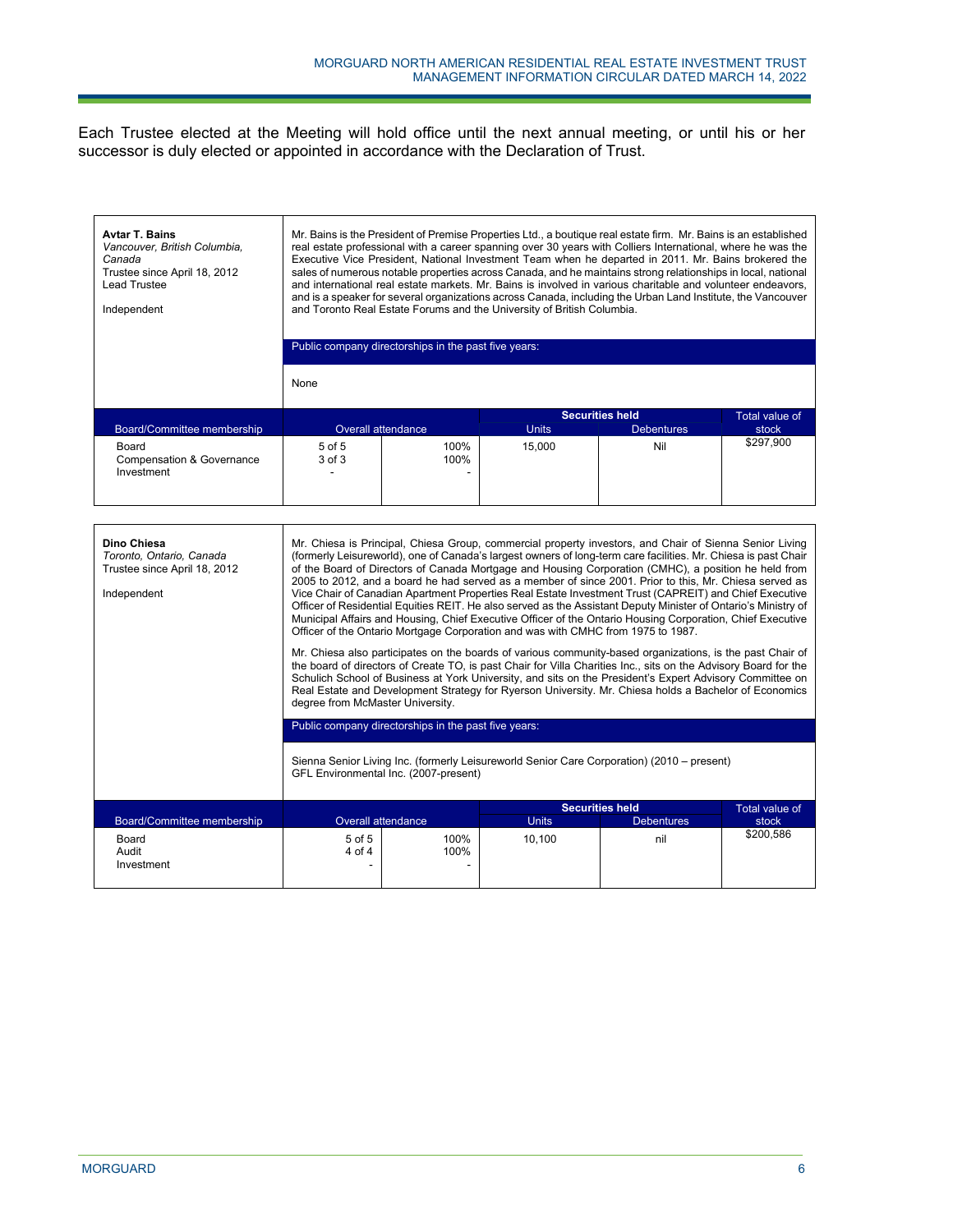| <b>Mel Leiderman</b><br>Toronto, Ontario, Canada<br>Trustee since April 18, 2012<br>Independent | Mel Leiderman, FCPA, FCA, ICD.D, is a senior consultant of Lipton LLP, Chartered Professional<br>Accountants. He has over 30 years' experience specializing in providing advisory services, financing, tax,<br>estate and strategic planning. Mr. Leiderman consults to a broad range of clients in the real estate sector,<br>including commercial, industrial and residential property owners, property and subdivision developers,<br>residential and commercial construction companies and property management companies. Mr. Leiderman<br>has completed the Directors Education Program (ICD.D) and is a member of the Society of Trust and Estate<br>Practitioners. He served on the board of directors and audit committee of Agnico Eagle Mines Limited, a<br>company listed on the TSX and New York Stock Exchange. Mr. Leiderman is a former member of the North<br>York General Hospital Foundation Professional Advisory Committee, a member of the Discipline Committee<br>of the Ontario Institute of Chartered Accountants from 2002 to 2011, a member of the Accounting Standards<br>Board (CICA) Private Enterprise Advisory Committee from 2010 to 2013, and a member of the Professional<br>Conduct Committee of the Chartered Professional Accountants of Ontario from 2011 to 2016.<br>Mr. Leiderman was a director of Colossus Minerals Inc. from August 2011 to November 2013; in January<br>2014 Colossus Minerals Inc. filed a notice of intention to make a proposal under the Bankruptcy and<br>Insolvency Act (Canada) and was de-listed from the TSX. On April 30, 2014 Colossus Minerals Inc.<br>completed its court approved proposal and plan of reorganization. |                                                      |              |                        |                |  |
|-------------------------------------------------------------------------------------------------|--------------------------------------------------------------------------------------------------------------------------------------------------------------------------------------------------------------------------------------------------------------------------------------------------------------------------------------------------------------------------------------------------------------------------------------------------------------------------------------------------------------------------------------------------------------------------------------------------------------------------------------------------------------------------------------------------------------------------------------------------------------------------------------------------------------------------------------------------------------------------------------------------------------------------------------------------------------------------------------------------------------------------------------------------------------------------------------------------------------------------------------------------------------------------------------------------------------------------------------------------------------------------------------------------------------------------------------------------------------------------------------------------------------------------------------------------------------------------------------------------------------------------------------------------------------------------------------------------------------------------------------------------------------------------------------------------|------------------------------------------------------|--------------|------------------------|----------------|--|
|                                                                                                 |                                                                                                                                                                                                                                                                                                                                                                                                                                                                                                                                                                                                                                                                                                                                                                                                                                                                                                                                                                                                                                                                                                                                                                                                                                                                                                                                                                                                                                                                                                                                                                                                                                                                                                  | Public company directorships in the past five years: |              |                        |                |  |
|                                                                                                 | Agnico Eagle Mines Limited (2003 - 2022)<br>RONA Inc. (2016 - 2016)                                                                                                                                                                                                                                                                                                                                                                                                                                                                                                                                                                                                                                                                                                                                                                                                                                                                                                                                                                                                                                                                                                                                                                                                                                                                                                                                                                                                                                                                                                                                                                                                                              |                                                      |              |                        |                |  |
|                                                                                                 |                                                                                                                                                                                                                                                                                                                                                                                                                                                                                                                                                                                                                                                                                                                                                                                                                                                                                                                                                                                                                                                                                                                                                                                                                                                                                                                                                                                                                                                                                                                                                                                                                                                                                                  |                                                      |              | <b>Securities held</b> | Total value of |  |
| Board/Committee membership                                                                      |                                                                                                                                                                                                                                                                                                                                                                                                                                                                                                                                                                                                                                                                                                                                                                                                                                                                                                                                                                                                                                                                                                                                                                                                                                                                                                                                                                                                                                                                                                                                                                                                                                                                                                  | <b>Overall attendance</b>                            | <b>Units</b> | <b>Debentures</b>      | stock          |  |
| Board<br>Audit                                                                                  | $5$ of $5$<br>4 of 4                                                                                                                                                                                                                                                                                                                                                                                                                                                                                                                                                                                                                                                                                                                                                                                                                                                                                                                                                                                                                                                                                                                                                                                                                                                                                                                                                                                                                                                                                                                                                                                                                                                                             | 100%<br>100%                                         | 29,000       | nil                    | \$575,940      |  |

| <b>Frank Munsters</b><br>Toronto, Ontario, Canada<br>Trustee since March 1, 2012<br>Independent | Mr. Munsters is a corporate director and senior executive with over forty years' experience in the finance<br>and real estate industries. Mr. Munsters spent much of his career with the Royal Bank of Canada, where he<br>rose to the position of Vice President, Corporate Banking/National Accounts. Mr. Munsters joined Morguard<br>in 1994 and served as Vice President, Credit and Banking from April 1, 1996 until his retirement on July 2,<br>2010. |              |              |                        |                |  |
|-------------------------------------------------------------------------------------------------|--------------------------------------------------------------------------------------------------------------------------------------------------------------------------------------------------------------------------------------------------------------------------------------------------------------------------------------------------------------------------------------------------------------------------------------------------------------|--------------|--------------|------------------------|----------------|--|
|                                                                                                 | Public company directorships in the past five years:                                                                                                                                                                                                                                                                                                                                                                                                         |              |              |                        |                |  |
|                                                                                                 | None                                                                                                                                                                                                                                                                                                                                                                                                                                                         |              |              |                        |                |  |
|                                                                                                 |                                                                                                                                                                                                                                                                                                                                                                                                                                                              |              |              | <b>Securities held</b> | Total value of |  |
| Board/Committee membership                                                                      | Overall attendance                                                                                                                                                                                                                                                                                                                                                                                                                                           |              | <b>Units</b> | <b>Debentures</b>      | stock          |  |
| Board<br><b>Compensation &amp; Governance</b>                                                   | 5 of 5<br>$3$ of $3$                                                                                                                                                                                                                                                                                                                                                                                                                                         | 100%<br>100% | 10.000       | nil                    | \$198,600      |  |

| <b>Bruce K. Robertson</b><br>Toronto, Ontario, Canada<br>Director since March 1, 2012<br>Independent | Mr. Robertson has served as Vice President, Investments of The Woodbridge Company Limited since<br>September 2013. Mr. Robertson previously served as a principal of Grandview Capital, a Canadian merchant<br>bank and prior thereto, as Senior Managing Partner of Brookfield Asset Management Inc., a specialty asset<br>management company listed on the New York Stock Exchange and the TSX. Mr. Robertson received his<br>Bachelor of Commerce (Honours) degree from Queens's University in 1988.<br>Mr. Robertson has served on the boards of directors of both private and publicly-listed companies. In January<br>2012, consistent with the business of Grandview Capital, Mr. Robertson was appointed to the board of Yellow<br>Media Inc. and was also appointed Chairman of the Financing Committee. In December 2012, Yellow Media<br>successfully completed a Plan of Arrangement pursuant to the Canada Business Corporations Act. Upon<br>completion of the arrangement, Mr. Robertson resigned from the board of directors. |              |              |                        |                       |
|------------------------------------------------------------------------------------------------------|-----------------------------------------------------------------------------------------------------------------------------------------------------------------------------------------------------------------------------------------------------------------------------------------------------------------------------------------------------------------------------------------------------------------------------------------------------------------------------------------------------------------------------------------------------------------------------------------------------------------------------------------------------------------------------------------------------------------------------------------------------------------------------------------------------------------------------------------------------------------------------------------------------------------------------------------------------------------------------------------------------------------------------------------------|--------------|--------------|------------------------|-----------------------|
|                                                                                                      | Public company directorships in the past five years:                                                                                                                                                                                                                                                                                                                                                                                                                                                                                                                                                                                                                                                                                                                                                                                                                                                                                                                                                                                          |              |              |                        |                       |
|                                                                                                      | Morguard Corporation (2010 – present)<br>Acadian Timber Corp. (2018 – present)                                                                                                                                                                                                                                                                                                                                                                                                                                                                                                                                                                                                                                                                                                                                                                                                                                                                                                                                                                |              |              |                        |                       |
|                                                                                                      |                                                                                                                                                                                                                                                                                                                                                                                                                                                                                                                                                                                                                                                                                                                                                                                                                                                                                                                                                                                                                                               |              |              | <b>Securities held</b> | <b>Total value of</b> |
| Board/Committee membership                                                                           | <b>Overall attendance</b>                                                                                                                                                                                                                                                                                                                                                                                                                                                                                                                                                                                                                                                                                                                                                                                                                                                                                                                                                                                                                     |              | <b>Units</b> | <b>Debentures</b>      | stock                 |
| Board<br>Audit<br>Investment                                                                         | $5$ of $5$<br>4 of 4                                                                                                                                                                                                                                                                                                                                                                                                                                                                                                                                                                                                                                                                                                                                                                                                                                                                                                                                                                                                                          | 100%<br>100% | 439.416      | nil                    | \$8,726,802           |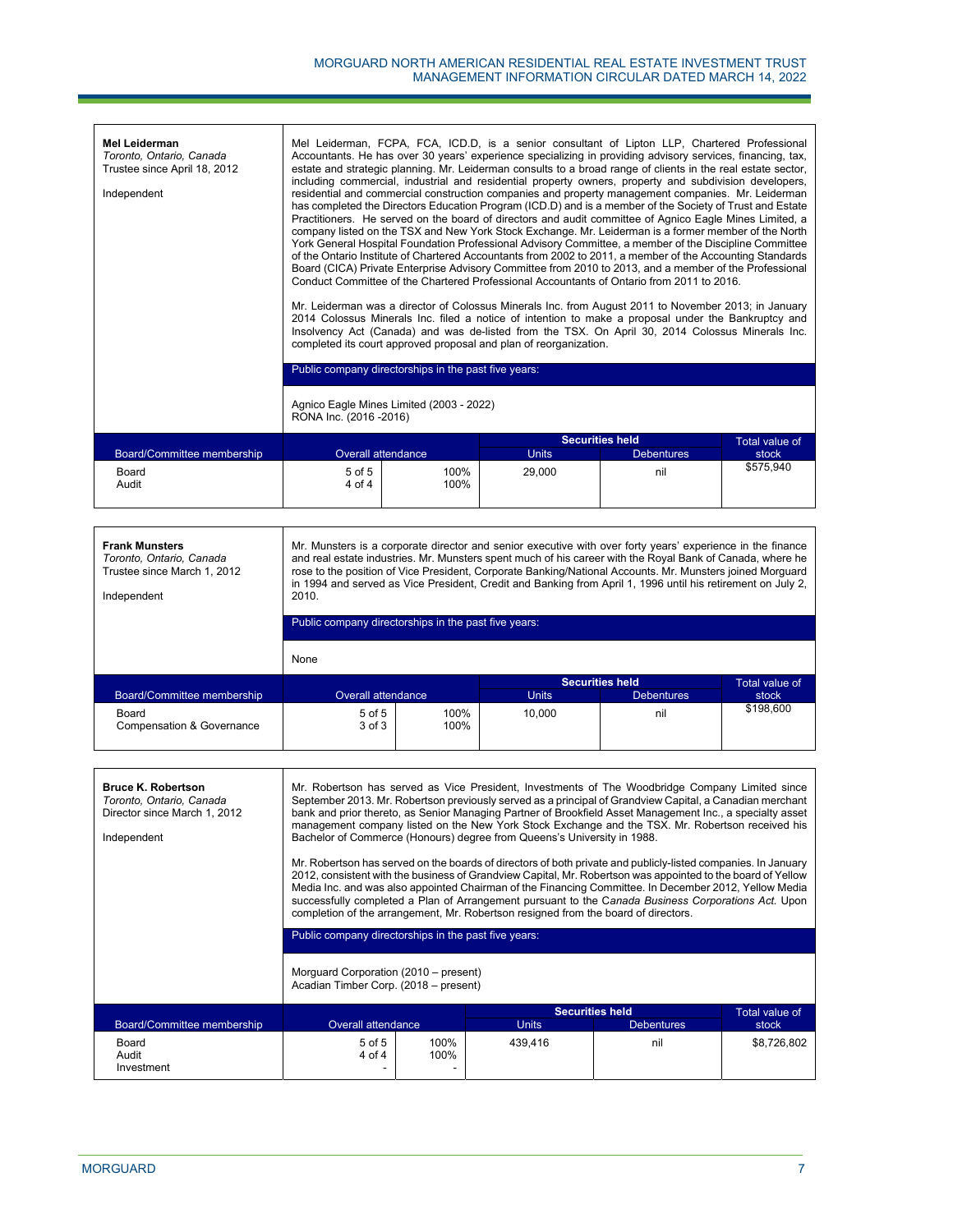| K. Rai Sahi<br>Mississauga, Ontario, Canada<br>Trustee since March 1, 2012<br>Chairman<br>Non-independent due to<br>ownership/control of 6,691,000<br>Common Shares (approximately<br>60.3%) of Morguard Corporation (1)<br>and a member of management | Mr. Sahi, FCA, FCGA, is Chairman and Chief Executive Officer of Morquard Corporation, a major Canadian<br>public real estate and property management company.<br>Mr. Sahi has many years experience in public and private corporations including extensive experience<br>dealing with financial reporting, standards, and policy.<br>Public company directorships in the past five years:<br>Morguard Corporation (1990 – present)<br>Morguard Real Estate Investment Trust (1998 – present)<br>TWC Enterprises Limited (1997 - present)<br>Temple Hotels Inc. (2015 - 2020)                                                                                                                                               |                                                      |                        |                   |                       |
|--------------------------------------------------------------------------------------------------------------------------------------------------------------------------------------------------------------------------------------------------------|----------------------------------------------------------------------------------------------------------------------------------------------------------------------------------------------------------------------------------------------------------------------------------------------------------------------------------------------------------------------------------------------------------------------------------------------------------------------------------------------------------------------------------------------------------------------------------------------------------------------------------------------------------------------------------------------------------------------------|------------------------------------------------------|------------------------|-------------------|-----------------------|
|                                                                                                                                                                                                                                                        |                                                                                                                                                                                                                                                                                                                                                                                                                                                                                                                                                                                                                                                                                                                            |                                                      | <b>Securities held</b> |                   | <b>Total value of</b> |
| Board/Committee membership                                                                                                                                                                                                                             | <b>Overall attendance</b>                                                                                                                                                                                                                                                                                                                                                                                                                                                                                                                                                                                                                                                                                                  |                                                      | <b>Units</b>           | <b>Debentures</b> | stock                 |
| Board<br>Investment                                                                                                                                                                                                                                    | 5 of 5                                                                                                                                                                                                                                                                                                                                                                                                                                                                                                                                                                                                                                                                                                                     | 100%                                                 | 931,077                | nil               | \$18,491,189          |
|                                                                                                                                                                                                                                                        |                                                                                                                                                                                                                                                                                                                                                                                                                                                                                                                                                                                                                                                                                                                            |                                                      |                        |                   |                       |
| William O. Wallace<br>Toronto, Ontario, Canada<br>Trustee since April 18, 2012<br>Independent                                                                                                                                                          | Mr. Wallace, President, Wallace Automotive Inc., has been an entrepreneur and business owner for more<br>than 20 years, currently owning four automotive dealerships in the Greater Toronto Area. Mr. Wallace has<br>acted as a director and as President of the General Motors Dealer Association of Toronto, he was the<br>Chairman of the General Motors Dealer Communications Team (National Council) and recently completed<br>his term as the Canadian representative on the United States Chevrolet Car and Truck Advisory Council.<br>Mr. Wallace received his Bachelor of Economics degree from Wilfrid Laurier University and his Bachelor of<br>Commerce (Honours) degree from Northwood University (Michigan). |                                                      |                        |                   |                       |
|                                                                                                                                                                                                                                                        |                                                                                                                                                                                                                                                                                                                                                                                                                                                                                                                                                                                                                                                                                                                            | Public company directorships in the past five years: |                        |                   |                       |

|                                    | None                     |              |              |                        |                |
|------------------------------------|--------------------------|--------------|--------------|------------------------|----------------|
|                                    |                          |              |              | <b>Securities held</b> | Total value of |
| Board/Committee membership         | Overall attendance       |              | <b>Units</b> | <b>Debentures</b>      | stock          |
| Board<br>Compensation & Governance | $5$ of $5$<br>$3$ of $3$ | 100%<br>100% | 10.000       | nil                    | \$198,600      |

Notes:

(1) Morguard Corporation and its affiliates beneficially own 17,223,090 in Class B LP Units and 7,944,166 Units (approximately 44.71% effective interest) of the REIT**.**

# **EXECUTIVE COMPENSATION**

The executive officers of the REIT are employed by Morguard Corporation ("Morguard") and the REIT does not directly or indirectly pay any compensation to them. Any variability in compensation paid by Morguard to the executive officers of the REIT has no impact on the REIT's financial obligations, including its obligations under the Limited Partnership Agreement, the U.S. Management Agreements or the Services Agreement. See "Arrangements with Morguard" in the REIT's Annual Information Form dated February 15, 2022, which may be accessed electronically under the REIT's profile on SEDAR at www.sedar.com or on the REIT's website at www.morguard.com.

The total compensation received by the executive officers of the REIT is determined by Morguard in accordance with its executive compensation philosophy. For a detailed discussion of the objectives and elements of Morguard's compensation program, see the most recent Management Information Circular of Morguard (the "Morguard Circular"), which may be accessed electronically under Morguard's profile on SEDAR at www.sedar.com. As Messrs. Sahi and Newman qualify as a "Named Executive Officer" ("NEO"), under applicable Canadian securities law, compensation information for these executive officers is provided in this section. Ms. Flynn, Mr. Miatello, Mr. Talano, Ms. Sahi and Mr. Athey did not qualify as NEOs of the REIT in 2021; however, their compensation is expected to be consistent with the objectives and elements of Morguard's compensation program as discussed in the Morguard Circular. All references to stock appreciation rights, common shares and pensions in this section are in respect of Morguard.

For greater certainty, information contained on Morguard's profile on SEDAR at www.sedar.com, including the Morguard Circular, is not incorporated by reference into this Circular.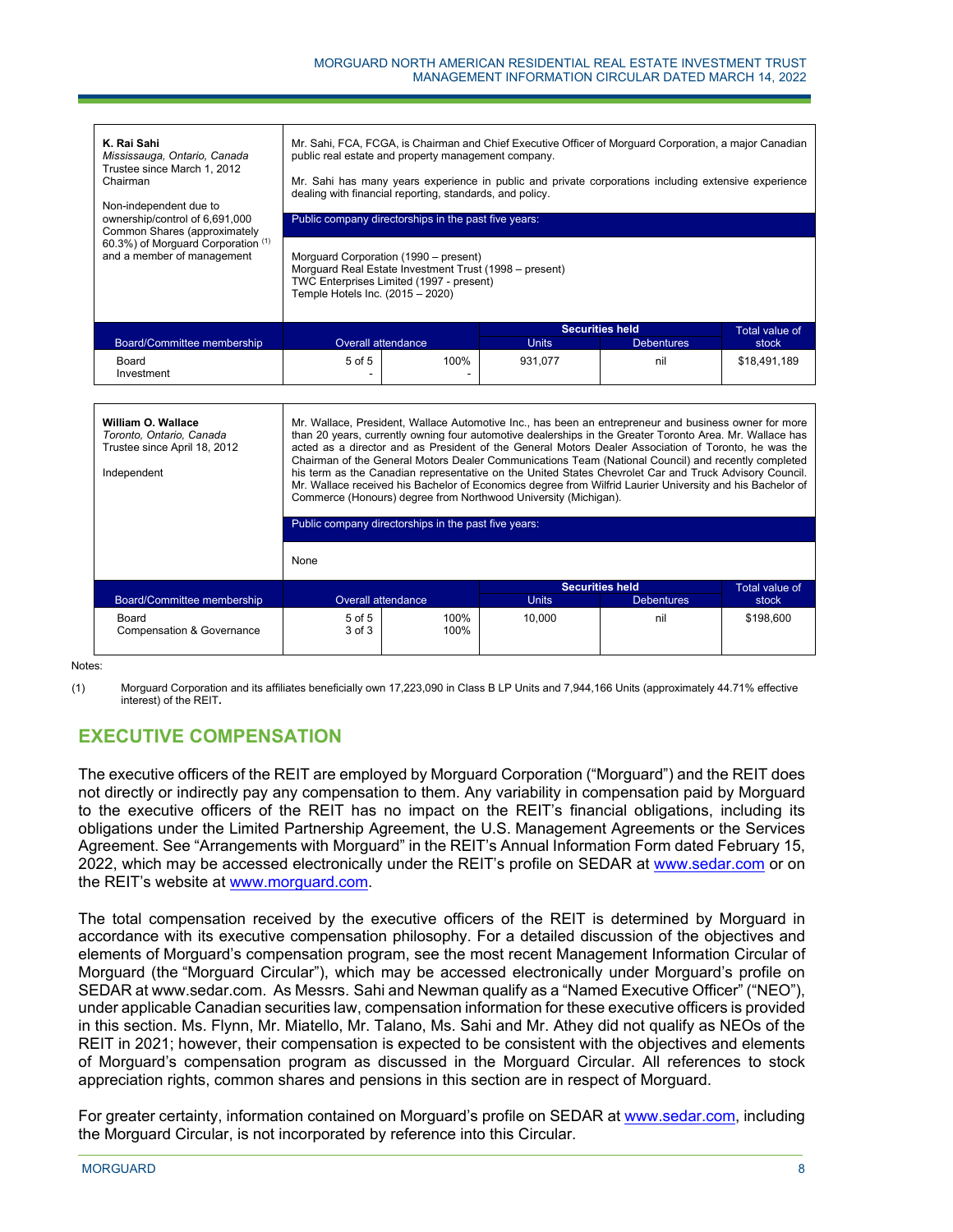During the most recently completed financial year, the NEOs and Trustees were not permitted to purchase financial instruments designed to hedge or offset a decrease in market value of the Units, or securities convertible into Units, granted as compensation or held, directly or indirectly, by the particular NEO or Trustee.

It is the mandate of the Board to monitor and evaluate the Chief Executive Officer and senior executives and to ensure management succession planning. Annually, the Board reviews the management and meets with Morguard to review diversity, talent management and succession planning. While the REIT has not adopted a target regarding the representation of Designated Groups in executive officer positions, the REIT encourages Morguard to ensure diversity is embedded in talent management practices.

#### **Summary Compensation Table**

The following discussion is intended to supplement the information concerning executive compensation that appears in the table that follows. The executive officers of the REIT are employed by Morguard and the REIT does not determine the amounts payable to the executive officers or, directly or indirectly, pay any compensation to them. The disclosure below is provided to comply with applicable Canadian securities laws.

The REIT's NEOs during the year ended December 31, 2021 are K. Rai Sahi (Chief Executive Officer) and Christopher A. Newman (Chief Financial Officer). The following table sets out information concerning the fiscal 2021 compensation that was earned by, paid to, or awarded to the NEOs of the REIT, based on the amount of time that was attributable to the services that the NEOs provided to the REIT.

|                              |      | Annual              |              | <b>Long-term Compensation</b> |                |               |                |                            |                             |
|------------------------------|------|---------------------|--------------|-------------------------------|----------------|---------------|----------------|----------------------------|-----------------------------|
|                              |      | <b>Compensation</b> |              |                               | <b>Awards</b>  |               |                |                            |                             |
| Name and                     |      |                     |              | <b>SARs</b>                   | <b>SARs</b>    | <b>LTIP</b>   | <b>Pension</b> | <b>All Other</b>           | <b>Total</b>                |
| <b>Principal</b>             |      | <b>Salary</b>       | <b>Bonus</b> | <b>Granted</b>                | <b>Granted</b> | <b>Payout</b> | <b>Value</b>   | Commonation <sup>(1)</sup> | Compensation <sup>(2)</sup> |
| <b>Position</b>              | Year | (S)                 | (\$)         | (#)                           | $($)$          | $($ \$        | $($ \$         | (S)                        | (S)                         |
| K. RAI SAHI <sup>(3)</sup>   | 2021 | 237.583             | 240.000      | nil                           | nil            | nil           | 14.747         | 21.732                     | 514.062                     |
|                              | 2020 | 237.583             | 240.000      | nil                           | nil            | nil           | 14.747         | 21.531                     | 513.862                     |
|                              | 2019 | 231,789             | 329.140      | nil                           | nil            | nil           | 14.840         | 22.154                     | 597,995                     |
|                              |      |                     |              |                               |                |               |                |                            |                             |
| CHRISTOPHER A.               | 2021 | 76.000              | 30.400       | nil                           | nil            | nil           | 2.280          | 3.960                      | 112.640                     |
| $N$ EWMAN <sup>(2)</sup> (3) | 2020 | 76,000              | 30.400       | nil                           | nil            | nil           | 1.710          | 3,960                      | 112.070                     |
|                              | 2019 | 73.238              | 28,800       | nil                           | nil            | nil           | 1,465          | 3,960                      | 107,463                     |
|                              |      |                     |              |                               |                |               |                |                            |                             |

Notes:

(1) None of the NEOs are entitled to perquisites or other personal benefits which, in the aggregate, are expected to be worth over \$50,000 or over 10% of their base salary.

(3) The Named Executive Officers did not have a target incentive award for 2021 and any incentive awards were awarded by, and at the sole discretion, of Morguard.

<sup>(2)</sup> All compensation for Messrs. Sahi and Newman was paid by Morguard, and there is no reimbursement by the REIT for such compensation. Messrs. Sahi and Newman acted in a variety of capacities for Morguard, the REIT and their respective affiliates, and accordingly, the total compensation that Messrs. Sahi and Newman received from Morguard is not disclosed in this table, since total compensation is not solely attributable to the services that such individuals provided to the REIT. The allocation of the total compensation disclosed in this table was determined by Morguard solely for the purposes of this table, based on the time that was spent by Messrs. Sahi (approximately 20%), and Newman (approximately 40%) regarding REIT-related services. The portion of total compensation attributable to the REIT in respect of other executive officers, namely Ms. Flynn, Mr. Miatello, Mr. Athey, Ms. Sahi and Mr. Talano does not meet the definition of Named Executive Officer under applicable Canadian securities law.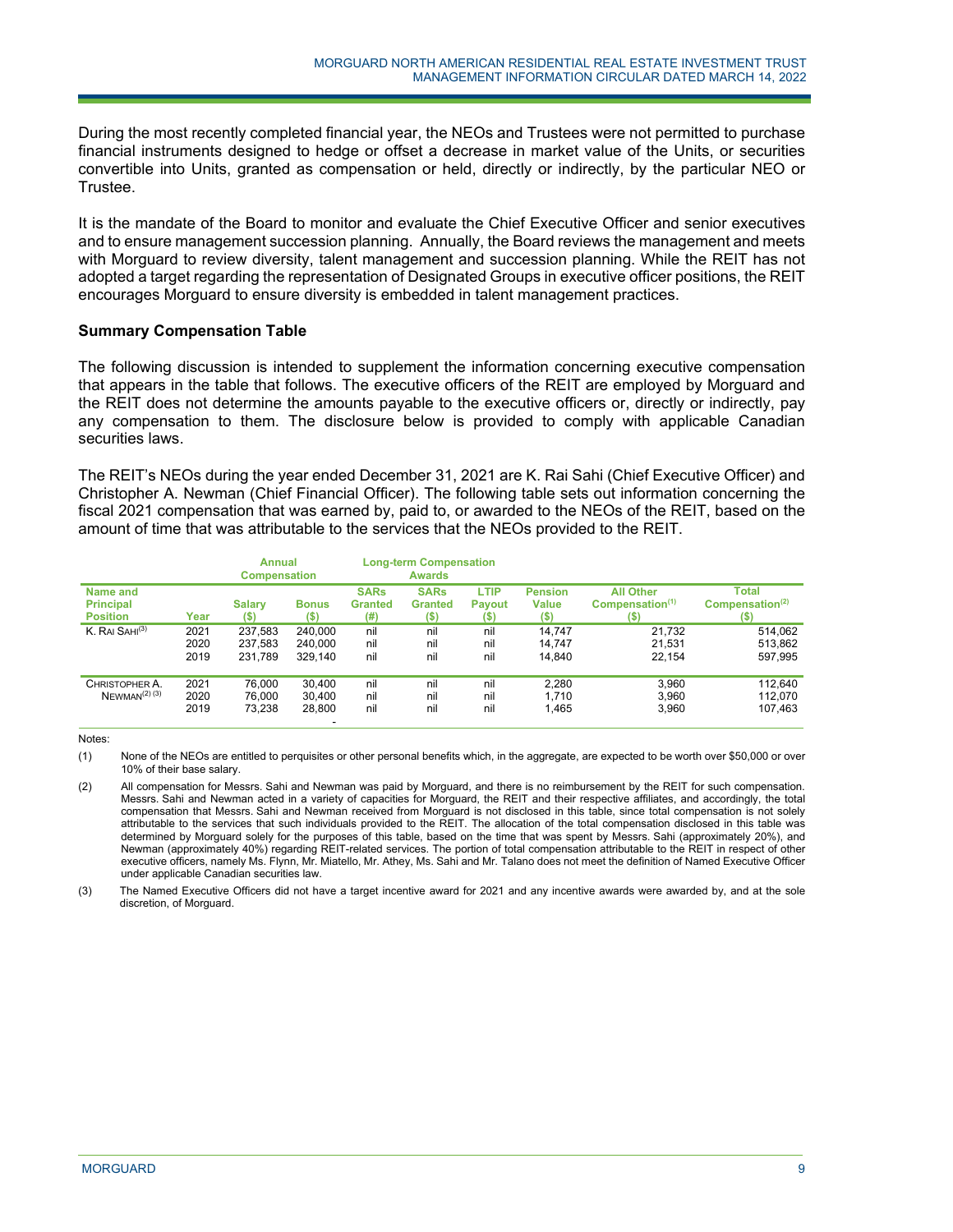#### **INCENTIVE PLAN AWARDS**

#### **Outstanding Option Based Awards**

The following table sets forth all option-based awards outstanding for each Named Executive Officer as of December 31, 2021.

| <b>Name</b>               | Number of<br>securities<br>underlying<br>unexercised options<br>$-$ (SARs) <sup>(1)</sup> | <b>Option exercise</b><br>price | <b>Option</b><br>expiration date | Value of unexercised<br>options - SARs |
|---------------------------|-------------------------------------------------------------------------------------------|---------------------------------|----------------------------------|----------------------------------------|
| K. Rai Sahi               |                                                                                           |                                 |                                  |                                        |
| Christopher A. Newman (1) | 10.000                                                                                    | 184.00                          |                                  | nil                                    |
|                           |                                                                                           |                                 |                                  |                                        |

Notes:

(1) SARs based on common shares of Morguard Corporation (TSX: MRC). SARs granted to Mr. Newman are compensation for Morguard Corporationrelated services and are included here for complete disclosure purposes only. All compensation related to SARs grants will be paid by Morguard Corporation and there is no reimbursement by the REIT for such compensation.

#### **Incentive Plan awards – Value Vested or Earned During the Year**

j

The following table shows the value of option-based awards that vested during the fiscal year ended December 31, 2021, as well as the non-equity incentive plan compensation earned during the year for each Named Executive Officer.

|                       | Option-based awards – value vested during |                                                                                         |
|-----------------------|-------------------------------------------|-----------------------------------------------------------------------------------------|
| <b>Name</b>           | the year<br>$SARS^{(1)}$<br>(S)           | Non-equity incentive plan compensation<br>- value earned during the year<br>$(5)^{(2)}$ |
| K. Rai Sahi           | $\overline{\phantom{0}}$                  | 1,200,000                                                                               |
| Christopher A. Newman | nil                                       | 76.000                                                                                  |

Note:

(1) SARs granted to Mr. Newman are compensation for Morguard Corporation-related services and are included here for complete disclosure purposes only. All compensation related to SARs grants will be paid by Morguard Corporation and there is no reimbursement by the REIT for such compensation.

(2) Amounts reflect total 2021 non-equity incentive plan compensation. All compensation for Messrs. Sahi and Newman was paid by Morguard, and there is no reimbursement by the REIT for such compensation.

# *Stock Appreciation Rights*

Pursuant to Morguard's executive compensation plan, a stock appreciation right grants a participant the right to receive, from Morguard, a cash payment per right in an amount equal to the excess, if any, of: (i) the fair market value, as of the date redeemed, of the common shares of Morguard less (ii) the fair market value of the common shares of Morguard underlying the rights on the date of the grant and any amount required to be withheld by applicable law. Fair market value is defined as the closing price of the common shares of Morguard on the Toronto Stock Exchange ("TSX") for the trading day immediately preceding the applicable date.

Morguard's Human Resources, Compensation and Pension Committee (the "Morguard HR Committee") may determine when any stock appreciation right will become vested. However, in the absence of any other determination, vesting occurs: (i) as to one-tenth, on the first anniversary of the date of grant; and (ii) as to an additional one-tenth, on each of the second through tenth anniversaries of the date of grant. The Morguard HR Committee granted 10,000 stock appreciation rights to Mr. Newman in 2018 in connection with his services to the REIT and Morguard. No stock appreciation rights were granted in 2019, 2020 or 2021 in connection with services to the REIT.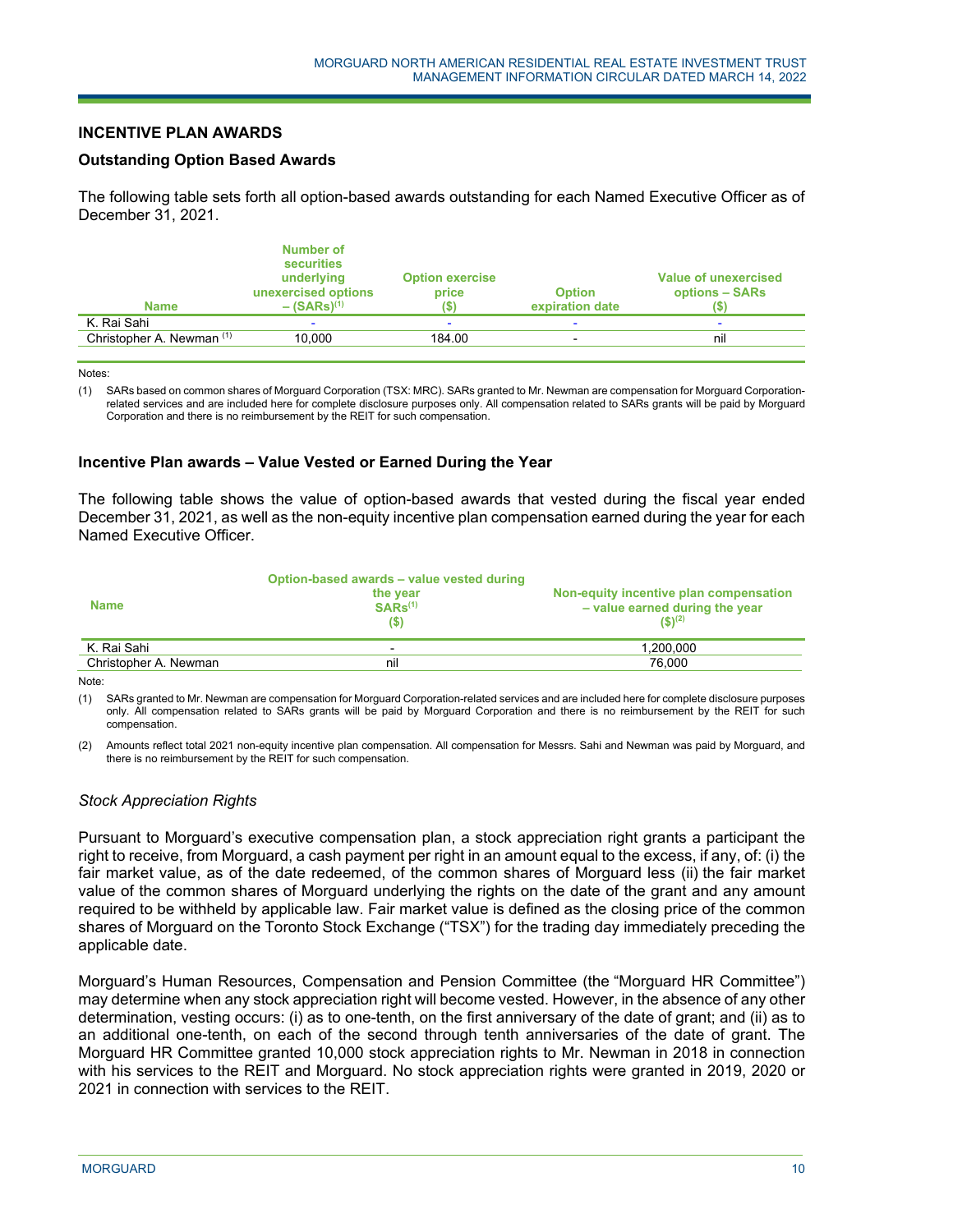The costs of SARs awarded to employees of Morguard (and its wholly-owned subsidiaries) who also serve as NEOs of the REIT will be borne by Morguard and the Board of Trustees are not required to approve such awards.

## *Pension Plan Benefits*

Pursuant to Morguard's executive compensation plan, Mr. Newman is accruing benefits under the Morguard Corporation Employees' Retirement Plan ("MC Plan") defined contribution provisions. The defined contribution provision of the MC Plan provides a retirement benefit of an annual pension in the form of payment elected by the Member, in the amount which can be purchased from an Insurer by the company on the Member's behalf with the Account Balance, at the election of the member, at the time of his/her retirement. The normal retirement age is 65. Morguard shall contribute to the Company Contributions Account of Mr. Newman an amount equal to 3% of his Defined Contribution Earnings, up to the DC maximum contribution limit for the year. The 2021 contribution limit for a registered DC plan was \$29,210.

Defined Contribution Members are not required to contribute. Defined Contribution Member may elect to contribute a percentage of his Defined Contribution Earnings to his Voluntary Contributions Account. A member who retires may elect to receive his Member Voluntary Contributions Account Balance as a cash lump sum payment less any applicable withholding tax. The aggregate of company contributions and members voluntary contributions are subject to limits prescribed in the Income Tax Act.

At December 31, 2021 Mr. Newman had the following accumulated benefits:

j

| <b>Name</b><br>(a)                   | <b>Accumulated</b><br>value at start of<br>vear<br>(\$) (b) | Compensatory<br>change<br>$(S)$ (c) | Non-<br>compensatory<br>change<br>$(S)$ (d) | <b>Accumulated</b><br>value at year end<br>(\$) (e) |
|--------------------------------------|-------------------------------------------------------------|-------------------------------------|---------------------------------------------|-----------------------------------------------------|
| Christopher A. Newman <sup>(1)</sup> | 69.197                                                      | 4.275                               | 20.143                                      | 93.615                                              |

Note:

(1) Amounts reflect total benefits.

# **Compensation Discussion and Analysis**

The compensation of Morguard, Morguard GP and the U.S. Manager will be calculated in accordance with the Services Agreement, the Limited Partnership Agreement and the U.S. Management Agreements, respectively, and is not subject to the general discretion of the Board. Accordingly, compensation received from Morguard by persons provided by Morguard as officers of the REIT is not within or subject to the discretion of the Board.

[Remainder of the page left intentionally blank.]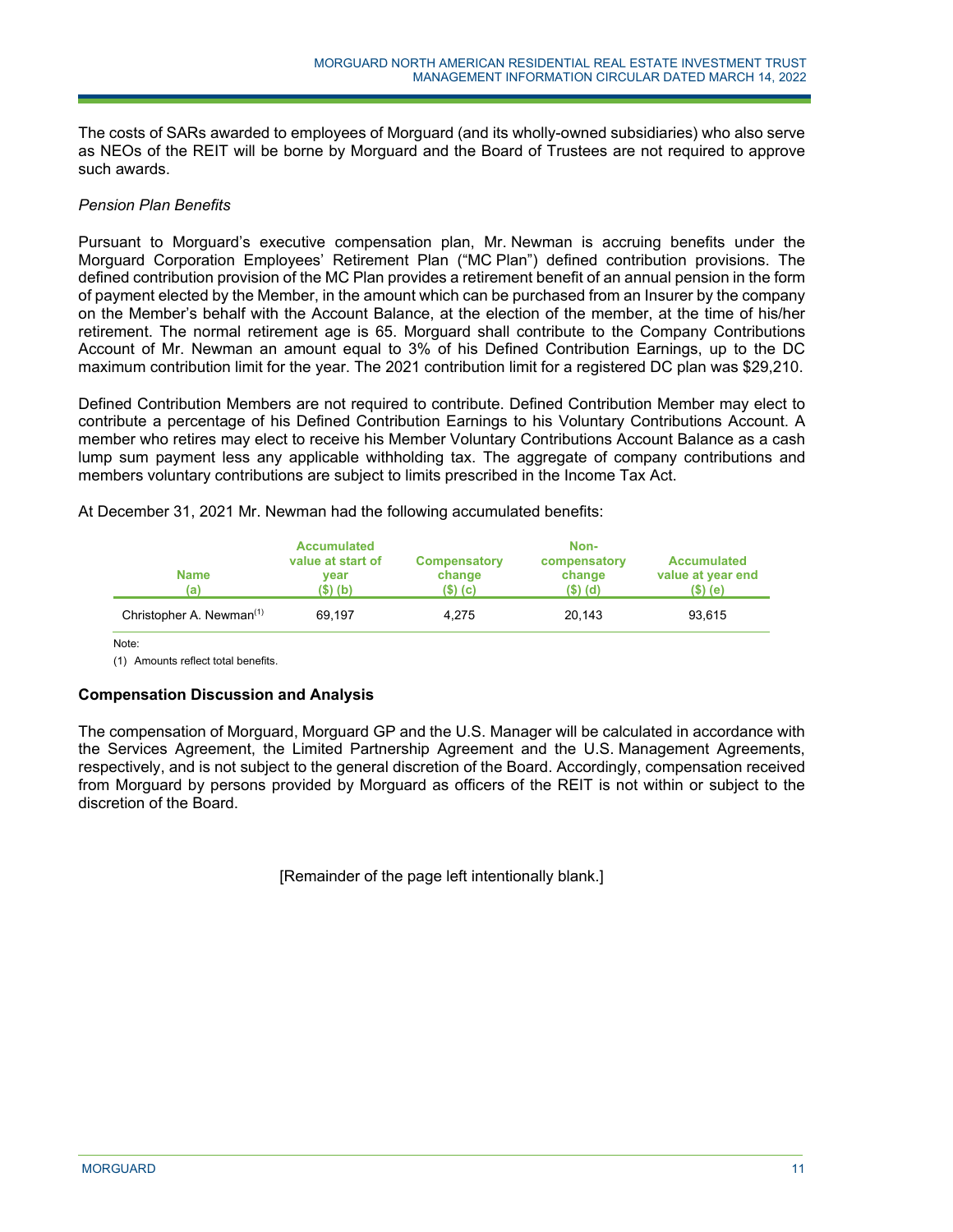# **Performance Graph**

The following graph shows a comparison over the period beginning with the initial public offering and ending December 31, 2021, of the value of \$100 originally invested in the Units with the cumulative returns of the TSX/S&P Composite Index, the TSX/S&P Real Estate Index and the TSX/S&P Capped REIT Index:



| <b>MOTSUGIU NOTUL AMOTOGII</b>        |        |        |        |        |        |        |
|---------------------------------------|--------|--------|--------|--------|--------|--------|
| <b>Residential REIT</b>               | 100.00 | 115.14 | 137.20 | 153.48 | 138.51 | 160.36 |
| <b>S&amp;P/TSX Composite</b>          | 100.00 | 109.08 | 99.39  | 122.14 | 128.99 | 161.43 |
| <b>S&amp;P/TSX Capped Real Estate</b> |        |        |        |        |        |        |
| (Industry Group)                      | 100.00 | 111.21 | 113.47 | 139.19 | 125.96 | 173.20 |
|                                       |        |        |        |        |        |        |

# **REMUNERATION OF TRUSTEES**

A person who is employed by and receives a salary from the REIT or Morguard does not receive any remuneration from the REIT for serving as a Trustee. Trustees who are not employed by the REIT or Morguard receive remuneration from the REIT in the amount of \$30,000 per year as an annual retainer (increased from \$22,000 per year effective April 1, 2018). Also, each Trustee or committee member, other than a person employed by the REIT or Morguard, receives \$1,000 per meeting attended with an additional \$10,000 for the audit committee chair, and \$2,500 for each other committee chair. The Trustees are entitled to be reimbursed for their reasonable out-of-pocket expenses incurred in connection with the REIT.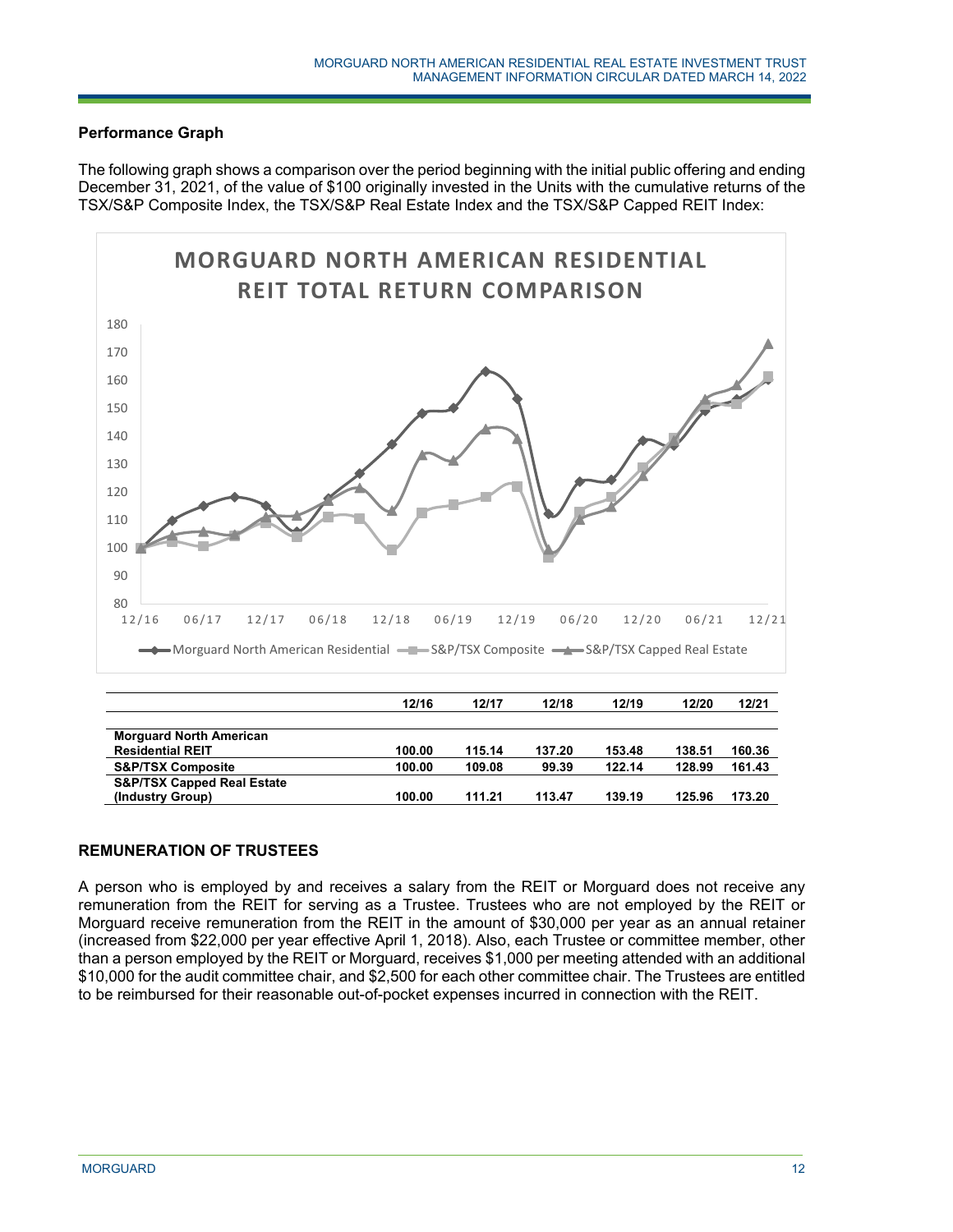The Compensation and Governance Committee (the "C&G Committee") reviews Trustee compensation annually and makes recommendations on remuneration to the Board of Trustees. In reviewing Trustee compensation, the C&G Committee considers the responsibilities and time commitment of the Trustees and benchmarks compensation at comparable real estate investment trusts in the Canadian real estate industry.

The REIT paid \$243,500 in 2021 in respect of Trustee fees during the year ended December 31, 2021 (compared to \$241,500 for 2020). The following table shows the amounts earned by individual nonmanagement trustees during the year ended December 31, 2021.

| <b>Trustees</b>        | <b>Board retainer</b><br>$($ \$) | <b>Committee Chair</b><br>retainer (\$) | <b>Board attendance</b><br>fees $(5)$ | <b>Committee</b><br>attendance fees (\$) | <b>All other</b><br>compensation (\$) | <b>Total</b><br>$($ \$) |
|------------------------|----------------------------------|-----------------------------------------|---------------------------------------|------------------------------------------|---------------------------------------|-------------------------|
| Avtar T. Bains         | 30,000                           | ٠                                       | 5.000                                 | 3.000                                    | -                                     | 38,000                  |
| Dino Chiesa            | 30,000                           | ۰                                       | 5.000                                 | 4.000                                    | -                                     | 39,000                  |
| Mel Leiderman          | 30,000                           | 10.000                                  | 5.000                                 | 4.000                                    | -                                     | 49,000                  |
| Frank Munsters (1)     | 30,000                           | 2.500                                   | 5.000                                 | 3.000                                    | 35.442                                | 75,942                  |
| Bruce K. Robertson (2) | 30,000                           | $\overline{\phantom{a}}$                | 5.000                                 | 4.000                                    | 59.500                                | 98.500                  |
| William O. Wallace     | 30,000                           | $\overline{\phantom{0}}$                | 5.000                                 | 3.000                                    |                                       | 38,000                  |

Notes:

(1) Amounts under "All other compensation" reflect that Mr. Munsters was compensated as a retiree under the Morguard Corporation Employees' Retirement Plan.

(2) Amounts under "All other compensation" reflect that Mr. Robertson was compensated for services as a director of Morguard Corporation.

# **TRUSTEES' AND OFFICERS' LIABILITY INSURANCE**

The REIT carries trustees' and officers' liability insurance. Under this insurance coverage, the REIT is reimbursed for insured claims where payments have been made under indemnity provisions on behalf of its Trustees and officers contained in the Declaration of Trust, subject to a deductible for each loss, which is paid by the REIT. Individual Trustees and officers of the REIT will also be reimbursed for insured claims arising during the performance of their duties for which they are not indemnified by the REIT. Excluded from insurance coverage are illegal acts, acts which result in personal profit and certain other acts. The Declaration of Trust provides for the indemnification in certain circumstances of Trustees and officers of the REIT from and against liability and costs in respect of any action or suit against them in respect of the execution of their duties of office. The REIT insurance policy covers claims made against the insured during the policy period with a limit of \$30,000,000 during the policy year and a limit of \$30,000,000 in respect of each claim. The premium paid by the REIT for this coverage for the year ended December 31, 2021, was \$101,882 (compared to \$97,026 for 2020).

# **INDEBTEDNESS OF TRUSTEES AND EXECUTIVE OFFICERS**

No Trustees, executive officers or proposed nominees for election as Trustees (or any associates thereof) are indebted to the REIT and the REIT has not guaranteed or otherwise agreed to provide assistance in the maintenance or servicing of any indebtedness of any Trustee, executive officer or proposed nominee for election as a Trustee (or any associates thereof). For discussion of indebtedness of certain Directors and Officers of Morguard, please see the Morguard Circular.

# **INTERESTS OF INFORMED PERSONS IN MATERIAL TRANSACTIONS**

j

Other than as disclosed in this Circular, there are no material interests, direct or indirect, of any Trustee or executive officer of the REIT, any Unitholder that beneficially owns, or controls or directs, (directly or indirectly) more than 10% of the Units or Special Voting Units of the REIT, or any associate or affiliate of any of the foregoing persons, in any transaction since January 1, 2021 that has materially affected, or is reasonably expected to materially affect, the REIT or any of its subsidiaries.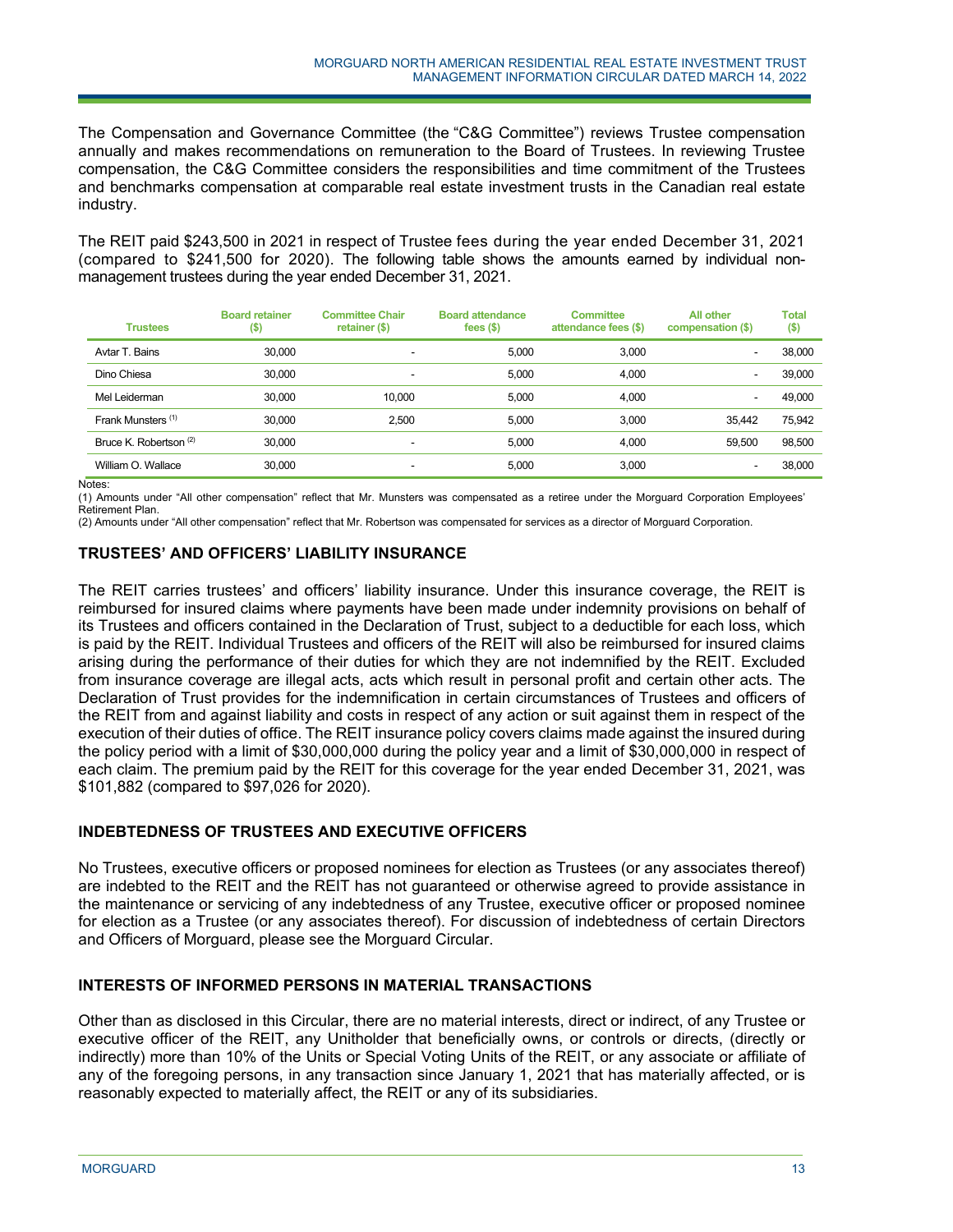K. Rai Sahi (Trustee, Chair of the Board and Chief Executive Officer of the REIT), Christopher A. Newman (Chief Financial Officer of the REIT), Beverley G. Flynn (Senior Vice President, General Counsel and Secretary of the REIT), Paul Miatello (Senior Vice President of the REIT), John Talano (Vice President, U.S. Operations of the REIT), Angela Sahi (Senior Vice President of the REIT), and Brian Athey (Vice President of the REIT) and certain others associated with the REIT are employees of Morguard and have ongoing relationships with Morguard. The REIT indirectly acquired certain properties from Morguard and entered into certain agreements with Morguard. In addition, Morguard holds a significant effective interest in the REIT.

For a discussion of the arrangements with Morguard, please see the most recent Annual Information Form dated February 15, 2022, which may be accessed electronically under the REIT's profile on SEDAR at www.sedar.com.

# **STATEMENT OF CORPORATE GOVERNANCE PRACTICES**

## **Governance and Board of Trustees**

The Declaration of Trust provides that, subject to certain conditions, the Trustees have full, absolute and exclusive power, control and authority over the REIT's assets, affairs and operations, to the same extent as if the Trustees were the sole and absolute legal and beneficial owners of the REIT's assets. The governance practices, investment guidelines and operating policies of the REIT are overseen by a Board consisting of a minimum of three and a maximum of ten Trustees, a majority of whom are Independent Trustees and a majority of whom (and a majority of Independent Trustees) are Canadian residents. The REIT has seven Trustees.

The mandate of the Board, which is discharged directly or through one of the three committees of the Board, is one of stewardship and oversight of the REIT and its business, and includes responsibility for strategic planning, review of operations, disclosure and communication policies, oversight of financial and other internal controls, corporate governance, Trustee orientation and education, senior management review and oversight, and Trustee compensation and assessment. The Board's written mandate is attached to this Circular as Appendix A.

The standard of care and duties of the Trustees provided in the Declaration of Trust is similar to those imposed on directors of a corporation governed by the *Canada Business Corporations Act*. Accordingly, each Trustee is required to exercise the powers and discharge the duties of his or her office honestly, in good faith and in the best interests of the REIT and the Unitholders and, in connection therewith, to exercise the degree of care, diligence and skill that a reasonably prudent person would exercise in comparable circumstances. The Declaration of Trust provides that each Trustee is entitled to indemnification from the REIT in respect of the exercise of the Trustee's powers and the discharge of the Trustee's duties, provided that the Trustee acted honestly and in good faith with a view to the best interests of the REIT and the Unitholders or, in the case of a criminal or administrative action or proceeding that is enforced by a monetary penalty, where the Trustee had reasonable grounds for believing that his or her conduct was lawful.

Trustees are elected at each annual meeting of Unitholders to hold office for a term expiring at the close of the next annual meeting, or until a successor is appointed, and are eligible for re-election. Nominees are nominated by Morguard in connection with its nomination rights described below, or the C&G Committee, in each case for election by Unitholders as Trustees in accordance with the provisions of the Declaration of Trust and are included in the Meeting Materials sent to Unitholders prior to each annual meeting of Unitholders.

The Unitholders or the Trustees are entitled to change the number of Trustees comprising the Board. A quorum of the Trustees, being the majority of the Trustees then holding office (provided a majority of the Trustees comprising such quorum are residents of Canada), are permitted to fill a vacancy in the Board, except a vacancy resulting from a failure of the Unitholders to elect the required number of Trustees. In the absence of a quorum of Trustees, or if the vacancy has arisen from a failure of the Unitholders to elect the minimum required number of Trustees, the Trustees will promptly call a special meeting of the Unitholders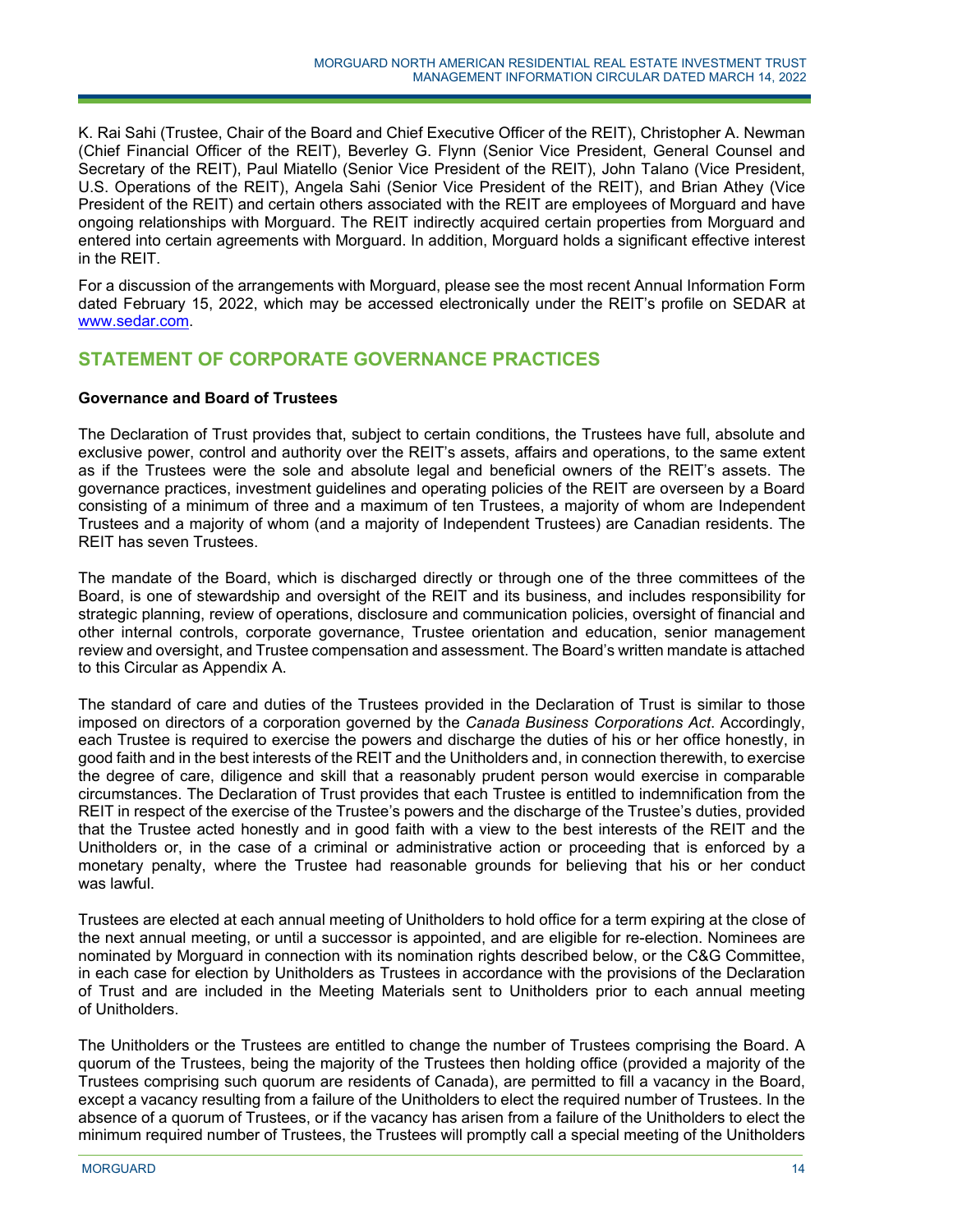to fill the vacancy. If the Trustees fail to call that meeting or if there is no Trustee then in office, any Unitholder will be entitled to call such meeting. Except as otherwise provided in the Declaration of Trust, the Trustees may, between annual meetings of Unitholders, appoint one or more additional Trustees to serve until the next annual meeting of Unitholders, provided that the number of additional Trustees so appointed will not at any time exceed one-third of the number of Trustees who held such office at the conclusion of the immediately preceding annual meeting of Unitholders. Any Trustee may resign upon no less than 30 days' written notice to the REIT, provided that if such resignation would cause the number of remaining Trustees to be less than a quorum, such resignation will not be effective until a successor is appointed. Any Trustee may be removed by an ordinary resolution passed by a majority of the votes cast at a meeting of Unitholders called for that purpose.

The Declaration of Trust grants Morguard the exclusive right to nominate a number of Trustees, proportionate to Morguard's ownership interest in the REIT (on a fully diluted basis), whether held directly or indirectly, rounded down to the nearest whole number, for election by Unitholders provided that, so long as Morguard owns at least a 10% ownership interest in the REIT (on a fully diluted basis), whether held directly or indirectly, Morguard shall have the right to nominate not less than one Trustee.

The following table sets forth certain information regarding each of the individuals who are the Trustees of the REIT.

| <b>Name and Municipality of Residence</b> | <b>Position with the REIT</b>                                     | <b>Principal Occupation</b>                                                                       |
|-------------------------------------------|-------------------------------------------------------------------|---------------------------------------------------------------------------------------------------|
| Mississauga, Ontario                      | Trustee, Chair of the Board and<br><b>Chief Executive Officer</b> | Chair and Chief Executive Officer, Morguard<br>Corporation                                        |
| Toronto, Ontario                          | <b>Independent Trustee</b>                                        | <b>Corporate Director</b>                                                                         |
| Vancouver, British Columbia               | Independent Trustee, Lead Trustee                                 | Real estate adviser and investor                                                                  |
| Toronto, Ontario                          | <b>Independent Trustee</b>                                        | Principal, Chiesa Group (commercial property<br>investors), Corporate Director                    |
| Toronto, Ontario                          | Independent Trustee                                               | President, Wallace Automotive Inc.                                                                |
| Toronto, Ontario                          | <b>Independent Trustee</b>                                        | Senior Consultant, Lipton LLP (an accounting<br>firm)                                             |
| Toronto, Ontario                          | Independent Trustee                                               | Vice President, Investments, The<br>Woodbridge Company Limited (an<br>investment holding company) |

Notes:

(1) Member of the Audit Committee.

(2) Member of the C&G Committee.

(3) Member of the Investment Committee.

Mr. Sahi, through direct and indirect holdings, owns approximately 60.28% of Morguard Corporation. As of March 14, 2022 Morguard Corporation holds approximately 44.71% of the Voting Units through beneficial ownership of 7,944,166 Units and 17,223,090 Class B LP Units. In addition, the Trustees and executive officers of the REIT (or persons acting in such capacity), as a group, beneficially own, directly or indirectly, or exercise control or direction over 1,529,085 Voting Units, representing approximately 2.72% of the Voting Units outstanding as of March 14, 2022. Additional biographical information regarding the seven Trustees of the REIT for the past five years is set out above under the section entitled "Nominees for Election to the Board of Trustees".

# **Position Descriptions**

# *The Chair of the Board and Committee Chairs*

j

K. Rai Sahi, the Chair of the Board, is not an Independent Trustee. Avtar T. Bains acts as Lead Trustee. The Board has adopted a written position description for the Chair of the Board which sets out the Chair's key responsibilities, including duties relating to setting agendas for Board meetings, chairing Board and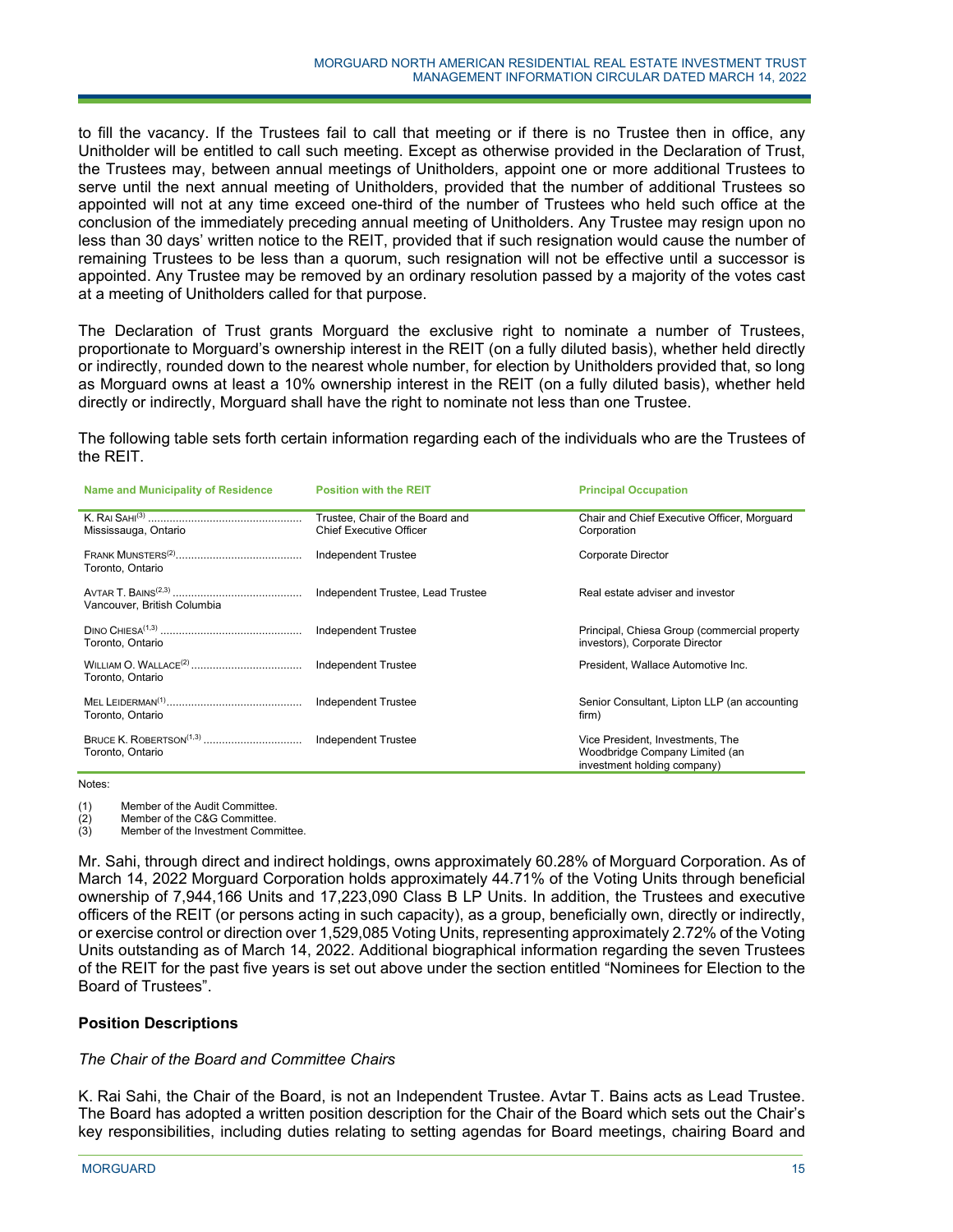Unitholder meetings, trustee development and communicating with Unitholders and regulators. The Board has also adopted a written position description for each of the committee Chairs that set out each of the committee Chair's key responsibilities, including duties relating to setting committee meeting agendas, chairing committee meetings and working with the respective committee and management to ensure, to the greatest extent possible, the effective functioning of the committee. These descriptions are reconsidered by the Board for approval annually.

## *Chief Executive Officer of the REIT*

The primary functions of the Chief Executive Officer of the REIT are to lead the management of the REIT's business and affairs and to lead the implementation of the resolutions and policies of the Board. The Board has developed a written position description and mandate for the Chief Executive Officer which sets out the Chief Executive Officer's key responsibilities, including duties relating to strategic planning, operational direction, Board interaction, succession planning and communication with Unitholders and regulators. The Chief Executive Officer mandate is reviewed by the Board for approval annually.

## **Committees of the Board**

Pursuant to the Declaration of Trust, the Board has established three standing committees: Audit Committee, C&G Committee and Investment Committee. All members of the Audit Committee and the C&G Committee are Independent Trustees and, as of December 31, 2021 a majority of the members of the Investment Committee are Independent Trustees.

# *Audit Committee*

The Audit Committee consists of Mel Leiderman (Chair), Bruce K. Robertson, and Dino Chiesa, each of whom is "independent" and "financially literate" within the meaning of National Instrument 52-110 — *Audit Committees*. Each of the Audit Committee members has an understanding of the accounting principles used to prepare the REIT's financial statements, experience preparing, auditing, analyzing or evaluating comparable financial statements and experience as to the general application of relevant accounting principles, as well as an understanding of the internal controls and procedures necessary for financial reporting. For the education and experience of each member of the Audit Committee relevant to the performance of his or her duties as a member of the Audit Committee, see their biographies outlined above under the section entitled "Nominees for Election to the Board of Trustees".

The Board has adopted a written charter for the Audit Committee, which sets out the Audit Committee's responsibility in reviewing the financial statements of the REIT and public disclosure documents containing financial information and reporting on such review to the Board, ensuring that adequate procedures are in place for the review of the REIT's public disclosure documents that contain financial information, overseeing the work and reviewing the independence of the external auditors and reviewing, evaluating and approving the internal control procedures that are implemented and maintained by management. The Audit Committee is also responsible for recommending the adoption of an enterprise risk management program and an environmental management program for the REIT and for supervising the REIT's compliance with and implementation of the risk and environmental programs.

#### *Compensation and Governance Committee*

j

The C&G Committee consists of Frank Munsters (Chair), Avtar T. Bains and William O. Wallace. The C&G Committee is charged with reviewing, overseeing and evaluating the governance and nominating policies and the compensation policies of the REIT. In addition, the C&G Committee is responsible for: (i) assessing the effectiveness of the Board, each of its committees and individual Trustees; (ii) overseeing the recruitment and selection of candidates as Trustees of the REIT, other than Morguard's nominees; (iii) organizing an orientation and education program for new Trustees and coordinating continuing Trustee development programs; (iv) considering and approving proposals by the Trustees to engage outside advisers on behalf of the Board as a whole, or on behalf of the Independent Trustees; (v) reviewing and making recommendations to the Board concerning any change in the number of Trustees composing the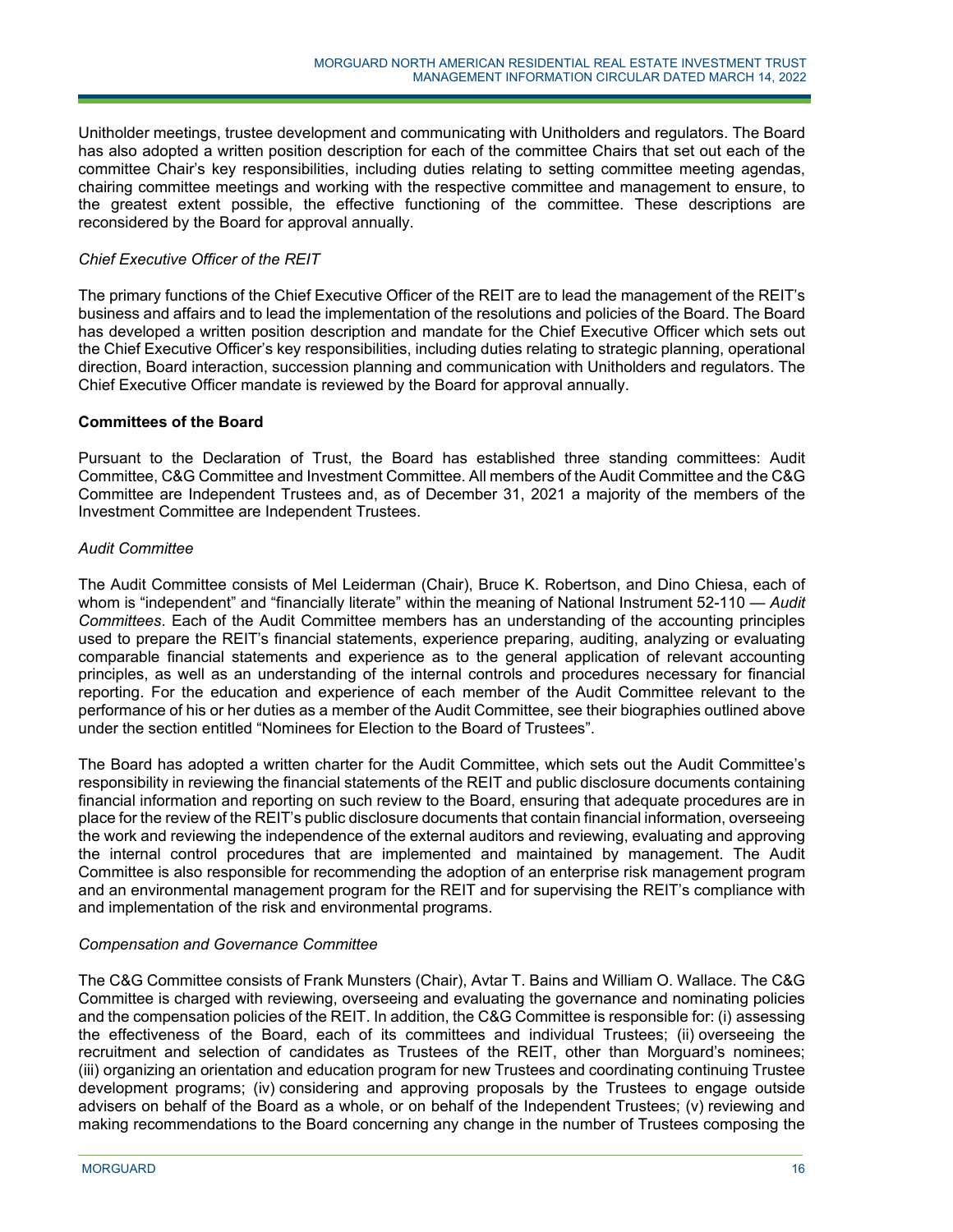Board; (vi) administering any Unit option or purchase plan of the REIT or any other compensation incentive programs; (vii) assessing the performance of the officers and other members of the executive management team of the REIT; (viii) reviewing and approving the compensation paid by the REIT, if any, to consultants of the REIT; and (ix) reviewing and making recommendations to the Board concerning the level and nature of the compensation payable, if any, to the Trustees and officers of the REIT.

To ensure the C&G Committee has the expertise to carry out its mandate, the members have acquired an understanding of relevant issues relating to governance and compensation.

Frank Munster's has gained experience in human resources and compensation matters by serving in executive leadership positions in several public companies, including Morguard and TWC Enterprises Limited, and has had responsibilities that included overview and board reporting on benefit, pension and compensation programs. Avtar T. Bains has similarly gained experience in risk and compensation matters by serving as a senior executive in a major organization, namely Colliers International. William O. Wallace, through 20 years of business ownership and his service with international advisory groups and councils, has experience and knowledge with internal risk management and reporting.

## *Investment Committee*

Pursuant to the Investment Committee charter, each of the Investment Committee members must have at least five years of substantial experience in the real estate industry. The Investment Committee consists of K. Rai Sahi (Chair), Avtar T. Bains, Bruce K. Robertson and Dino Chiesa. The Investment Committee may authorize, without Board approval, proposed acquisitions, dispositions or borrowings where the acquisition, disposition or borrowing, including the assumption or granting of any mortgage but not the renewal, extension or modification of any existing mortgage which can be approved by the REIT GP (if so delegated by the Board), where the value of such transaction does not exceed \$25 million. The Investment Committee may also recommend to the Board whether to approve or reject proposed transactions, where the value of such transaction exceeds \$25 million.

# **Orientation and Continuing Education**

The C&G Committee has put in place an orientation program for new Trustees under which a new Trustee will meet with the Chair of the Board, the Lead Trustee and members of the executive management team of the REIT. A new Trustee will be provided with comprehensive orientation and education as to the nature and operation of the REIT and its business, as to the role of the Board and its committees and the Lead Trustee, and as to the contribution that an individual Trustee is expected to make. The orientation is further tailored to that trustee's individual needs, experience as a trustee of a public company and other areas of interest. The C&G Committee will be responsible for coordinating continuing Trustee development programs to enable the Trustees to maintain or enhance their skills and abilities as Trustees as well as ensuring their knowledge and understanding of the REIT and its business remains current.

# **Board Oversight of Risk**

Pursuant to the Board of Trustees charter, the Board of Trustees is responsible for identifying the principal risks of the business and ensuring these risks are being appropriately managed. The Board periodically discusses with management the REIT's guidelines and policies with respect to risk assessment, risk management, and major strategic, financial and operational risk exposures, and the steps management has taken to monitor and control any exposure resulting from such risks. The Board of Trustees relies upon the Chief Executive Officer, the Chief Financial Officer, the Senior Vice President, General Counsel & Corporate Secretary to supervise day-to-day risk management, each of whom provides reports directly to the Board of Trustees and certain Board Committees, as appropriate.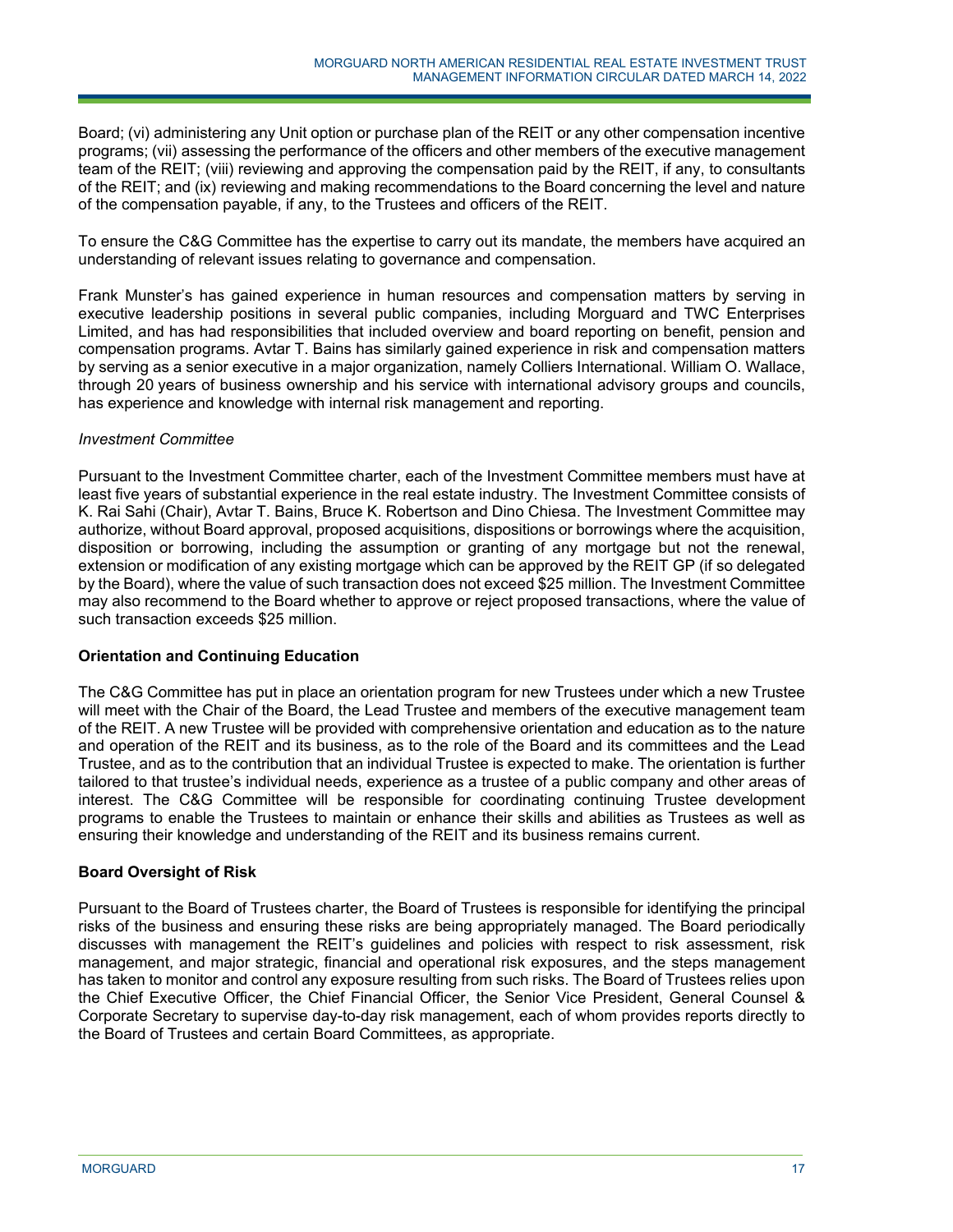## **Ethical Business Conduct**

The Board has adopted a written code of business conduct and ethics applicable to the Trustees, officers and employees of the REIT and its subsidiaries, as well as to the directors, officers and employees of Morguard GP. The code sets out the Board's expectations for the conduct of such persons in their dealings on behalf of the REIT. The Board has established confidential reporting procedures in order to encourage individuals to raise concerns regarding matters addressed by the code on a confidential basis free from discrimination, retaliation or harassment. Those who violate the code may face disciplinary actions, including dismissal.

#### **Nomination and Assessment of Trustees**

The Board has established a C&G Committee that is responsible for, other than for Morguard's nominees, overseeing the recruitment and selection of candidates as Trustees of the REIT. The recruitment and selection of such candidates involves an identification of the qualifications for Trustees that are required to fulfill Board responsibilities and an evaluation of the qualifications that existing Trustees possess. The C&G Committee is then expected to recommend candidates to the Board for nomination as Trustees to be elected by the Unitholders.

The following are the number and proportion, expressed as a percentage, of members of the REIT's Board and executive officers, including all of the REIT's major subsidiaries (as that term is defined in National Instrument 55-104 *Insider Reporting Requirements and Reports Exemptions* and the *Canada Business Corporations Regulations, 2001*), who have self-identified as being a woman, visible minority, person with a disability or an aboriginal person (collectively, "**Designated Groups**"). The REIT has seven trustees and seven executive officers.

|                      | <b>Women</b>  |      | minorities    | <b>Members of visible</b> |               | <b>Persons with</b><br>disabilities |               | <b>Aboriginal peoples</b> |  |
|----------------------|---------------|------|---------------|---------------------------|---------------|-------------------------------------|---------------|---------------------------|--|
|                      | <b>Number</b> | $\%$ | <b>Number</b> | $\%$                      | <b>Number</b> | $\%$                                | <b>Number</b> | %                         |  |
| Board of trustees    | - 0           |      |               | 28.5                      | 0             |                                     |               |                           |  |
| Senior<br>management |               | 28.5 |               | 28.5                      | 0             |                                     |               |                           |  |

The number and proportion of Trustees and members of senior management who have self-identified as being a member of a Designated Group have been furnished by the respective Trustees and members of senior management on a voluntary basis and such responses have not been independently verified by the REIT.

In assessing candidates and selecting nominees for the Board, the C&G Committee looks to fill areas of required expertise and experience based on the skills matrix it maintains. In addition, diversity, including representation by Designated Groups, is an important factor considered by the Board and the C&G Committee. At this time the Board has not implemented targets or written policies regarding the identification and nomination of Trustees or appointment of executive officers of individuals from Designated Groups, with the exception of a written policy relating to the identification and nomination of female Trustees, which was adopted during 2018. At this time, the Board does not believe that quotas, strict rules or targets necessarily result in the identification or selection of the best candidates for Trustees or executive officers. However, the Board views the level of representation and diversity, including diversity in age, geography, background and ethnicity as essential considerations, in addition to required expertise and experience, in evaluating potential candidates for nomination to the Board or appointment to an executive officer position.

The C&G Committee is also responsible for assessing the effectiveness of the Board, each of its committees and individual Trustees. Trustees are regularly surveyed to form the basis of such assessment and such assessment is reviewed by the Chair of the Board, with the exception of the assessment of the Chair of the Board and the non-Independent Trustees, which are reviewed by the Lead Trustee.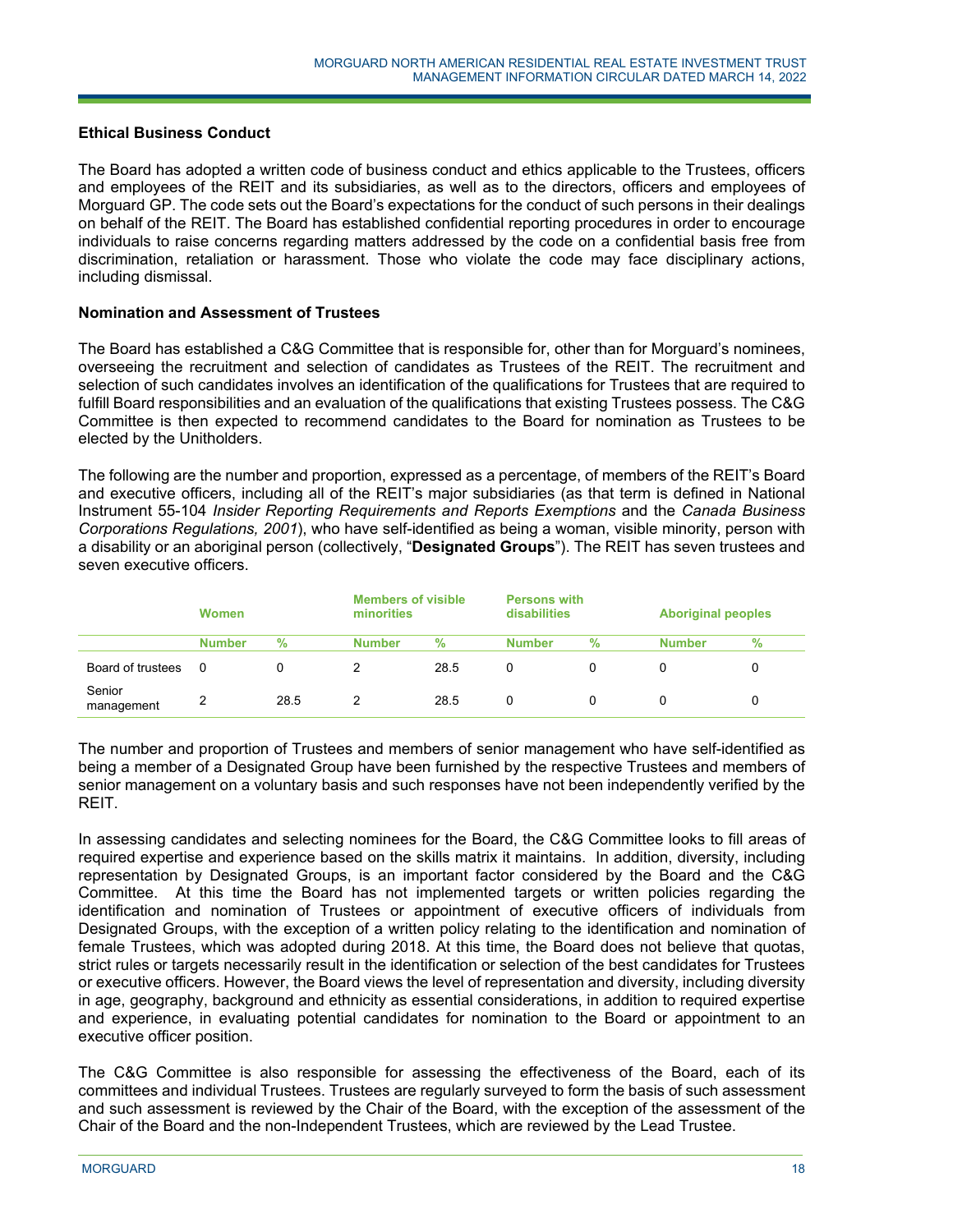The REIT has not adopted terms limits for Trustees. At this time, the REIT believes that term limits have the potential to cause the loss of key Board contributors with a proven track record and who possess valuable institutional memory. Instead, the REIT believes that less rigid mechanisms of Board renewal are more suitable. Annually, the C&G Committee undertakes an evaluation of Board performance, including performance of individual trustees, to ensure that each Trustee continues to be effective and have the necessary skills and experience required by the REIT for an appropriate composition of the Board. Additionally, Unitholders can evaluate and vote on all Trustee nominees annually at the Meeting.

All governance policies are reviewed and assessed by the Board of Trustees on an annual basis.

See "Compensation and Governance Committee" above for further discussion of the process for identifying and nominating new directors.

## **Committee Attendance**

The following chart sets out the total number of Trustee and committee meetings held in 2021 and the attendance records of each of the Trustees nominated for election:

|                                 | <b>Trustee Meetings</b> | <b>Audit Committee</b> | C&G | <b>Investment</b> |
|---------------------------------|-------------------------|------------------------|-----|-------------------|
| Number of Meetings held in 2021 |                         |                        |     |                   |
| Avtar T. Bains                  | 5                       |                        |     |                   |
| Dino Chiesa                     | 5                       |                        |     |                   |
| Mel Leiderman                   | 5                       |                        | ۰   |                   |
| <b>Frank Munsters</b>           | b                       |                        |     |                   |
| Bruce K. Robertson              | 5                       |                        |     |                   |
| K. Rai Sahi                     | 5                       |                        |     |                   |
| William O. Wallace              | b                       |                        |     |                   |

# **OTHER BUSINESS**

The Trustees know of no matter to come before the Meeting other than the matters referred to in the accompanying notice of meeting.

# **ADDITIONAL INFORMATION**

Copies of the REIT's latest annual information form (together with the documents incorporated therein by reference), the audited consolidated financial statements for the year ended December 31, 2021, together with a report of the auditors thereon, management's discussion and analysis of the REIT's financial condition and results of operations for the year ended December 31, 2021, and this Circular are available on SEDAR at www.sedar.com as well as on the REIT's website at www.morguard.com and otherwise are available upon request from the REIT.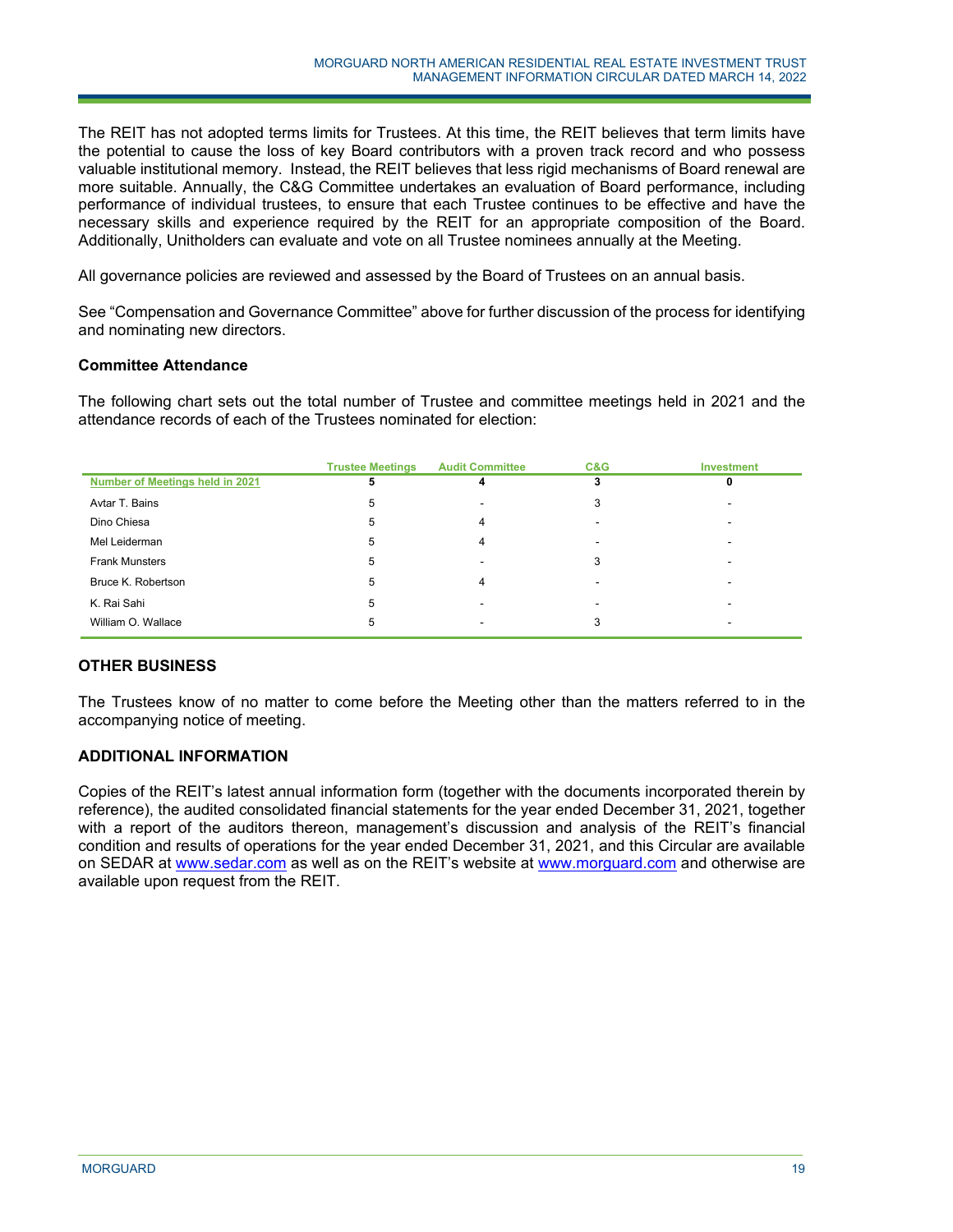# **TRUSTEES' APPROVAL**

The contents and the sending of this Circular have been approved by the Board of Trustees.

DATED as of the 14th day of March, 2022.

By order of the Board of Trustees

*(Signed) "Beverley G. Flynn"* 

BEVERLEY G. FLYNN **Secretary**